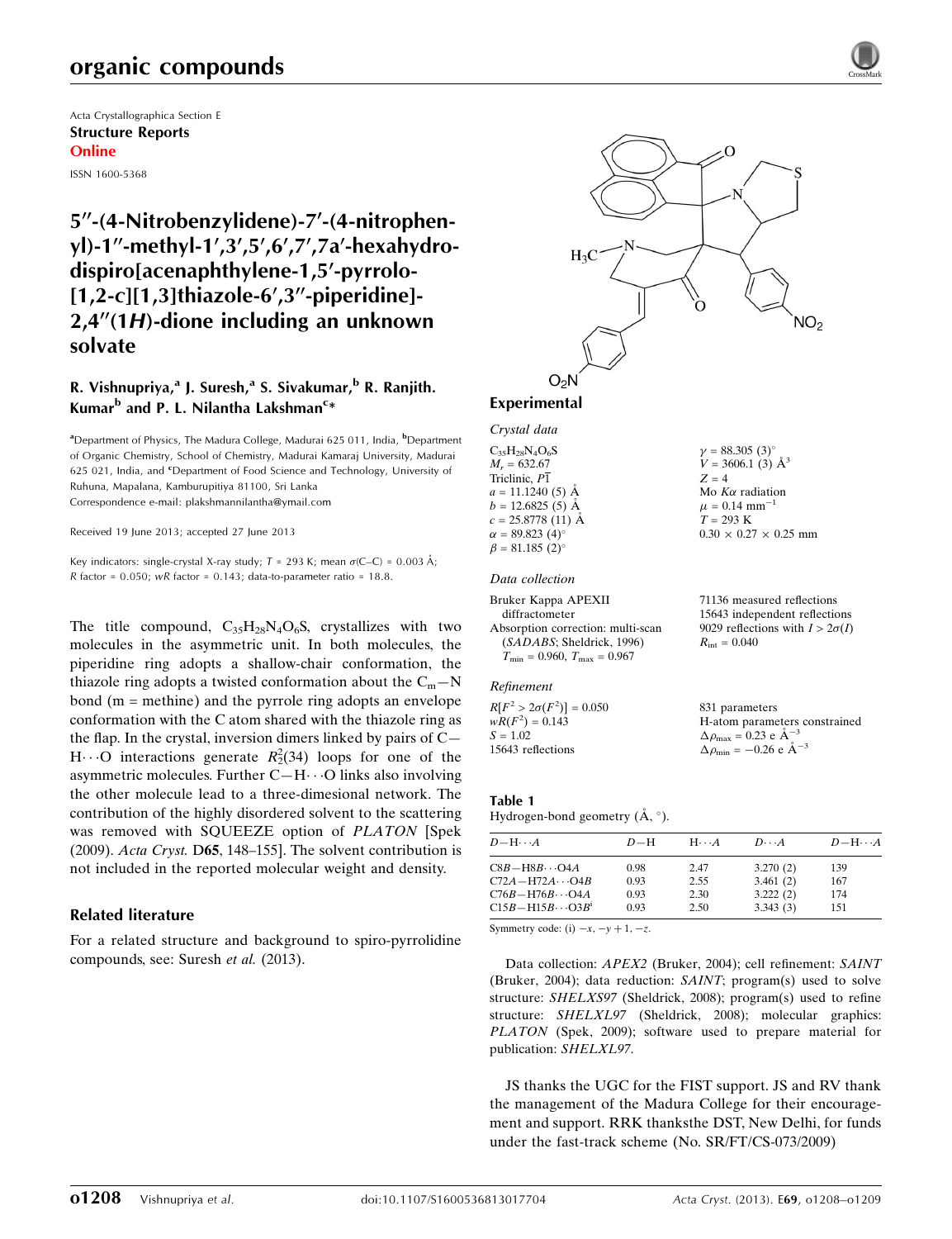Supplementary data and figures for this paper are available from the IUCr electronic archives (Reference: HB7098).

#### References

Bruker (2004). APEX2 and SAINT[. Bruker AXS Inc., Madison, Wisconsin,](https://scripts.iucr.org/cgi-bin/cr.cgi?rm=pdfbb&cnor=hb7098&bbid=BB1) [USA.](https://scripts.iucr.org/cgi-bin/cr.cgi?rm=pdfbb&cnor=hb7098&bbid=BB1)

Sheldrick, G. M. (1996). SADABS, University of Göttingen, Germany. [Sheldrick, G. M. \(2008\).](https://scripts.iucr.org/cgi-bin/cr.cgi?rm=pdfbb&cnor=hb7098&bbid=BB3) Acta Cryst. A64, 112–122.

[Spek, A. L. \(2009\).](https://scripts.iucr.org/cgi-bin/cr.cgi?rm=pdfbb&cnor=hb7098&bbid=BB4) Acta Cryst. D65, 148–155.

[Suresh, J., Nagalakshmi, R. A., Sivakumar, S., Kumar, R. R. & Lakshman,](https://scripts.iucr.org/cgi-bin/cr.cgi?rm=pdfbb&cnor=hb7098&bbid=BB5) [P. L. N. \(2013\).](https://scripts.iucr.org/cgi-bin/cr.cgi?rm=pdfbb&cnor=hb7098&bbid=BB5) Acta Cryst. E69, o140–o141.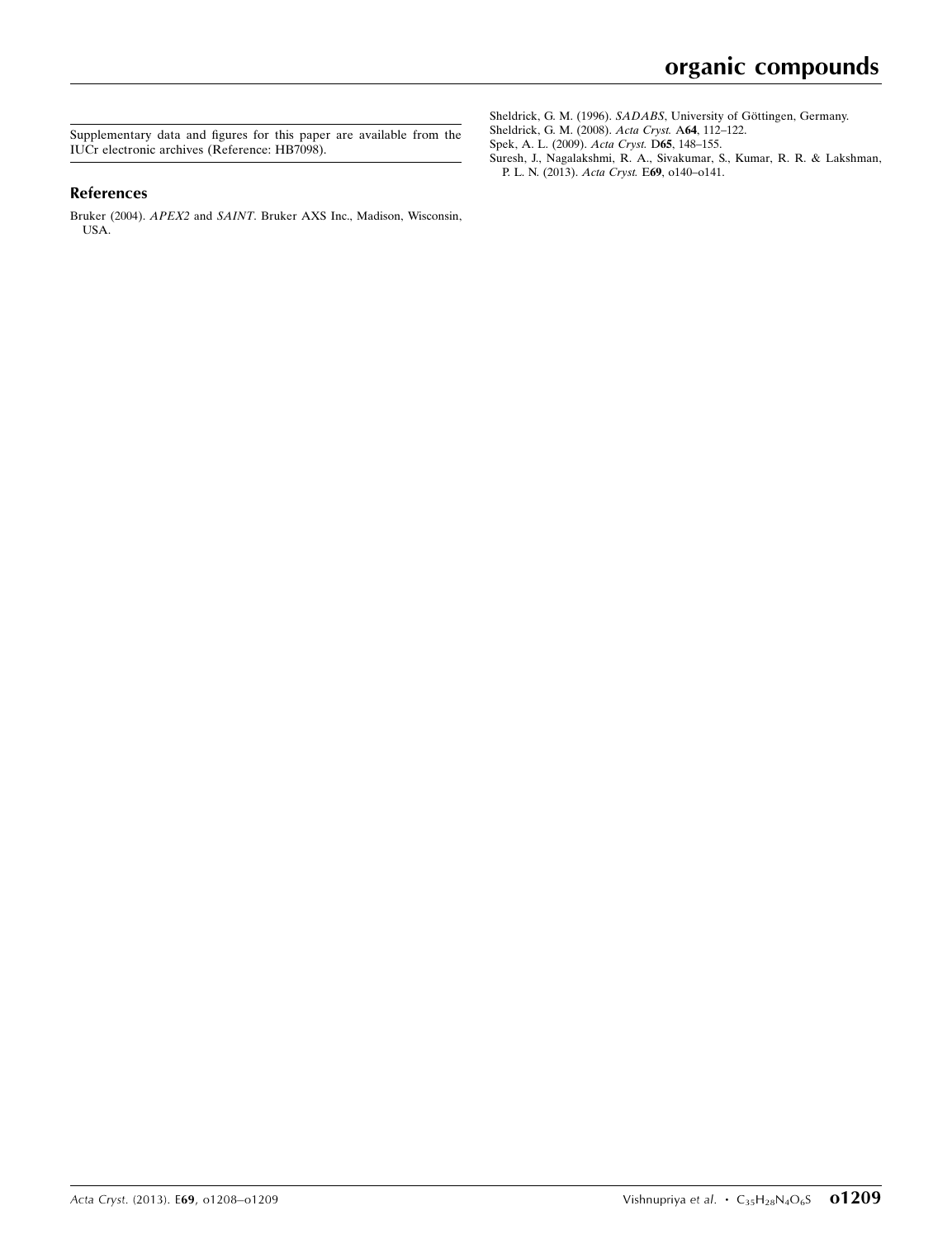# **supporting information**

*Acta Cryst.* (2013). E**69**, o1208–o1209 [doi:10.1107/S1600536813017704]

# **5′′-(4-Nitrobenzylidene)-7′-(4-nitrophenyl)-1′′-methyl-1′,3′,5′,6′,7′,7a′-hexahydrodispiro[acenaphthylene-1,5′-pyrrolo[1,2-***c***][1,3]thiazole-6′,3′′ piperidine]-2,4′′(1***H***)-dione including an unknown solvate**

## **R. Vishnupriya, J. Suresh, S. Sivakumar, R. Ranjith. Kumar and P. L. Nilantha Lakshman**

### **S1. Comment**

As part of our ongoing studies of spiro-pyrrolidine compounds (Suresh *et al.*, 2013), we synthesized the title compound, the structure of which is reported here.

The asymmetric unit of the title compound  $C_{35}H_{28}N_4O_6S$ , contains two independent molecules (A and B) with almost identical geometry (Figs. 1 and 2). The central piperidine ring adopts a twisted conformation in both the molecules, as evidenced by the puckering parameters  $q_2 = 0.5497 (2)$  Å,  $\theta = 36.97 (2)$ °,  $\varphi = 300.8 (3)$ ° and  $q_2 = 0.5441 (17)$  Å,  $\theta =$ 143.50 (2)°,  $\varphi$  = 120.4 (3)° for molecule A and B respectively. The 2*H*-acenaphthylen-1-one ring system (C11A—C22A) and (C11B—C22B) is nearly planar, with a maximum displacement of -0.0635 (3) Å and 0.0755 (2) Å for atom C20A and C20B respectively. In the pyrrolo thiazole ring in both the molecules, the pyrrole ring is in the envelope conformation, and thiazole ring is in twisted envelope conformation with C8A and C8B atoms at the flap in both of these envelopes.The sum of the angles at atom N1A and N1B are 336.20 (11)° and 336.36 (2)° in molecule A and B are in accordance with  $sp^3$  -hybridization. The dihedral angle between the nitrophenyl rings in molecule A and B are 76.73 (1)<sup>o</sup> and 82.93 (1)° respectively these rings are making angles of 44.79 (1)°, 59.27 (1)° and 40.68 (1)°, 57.91 (1)° with the acenaphthene group of molecule A and B respectively.

There are several intramolecular interactions. The C15B—H15B···O3B intermolecular hydrogen bond centrosymmetrically connect two molecules and generate the graph set motif  $R_2^2(34)$  (Fig. 3).

#### **S2. Experimental**

A mixture of 1-methyl-3,5-bis[(*E*)-4-nitrophenylmethylidene]tetrahydro-4(1*H*)-pyridinone (1 mmol), acenaphthenequinone (0.182 g, 1 mmol) and 1,3-thiazolane-4-carboxylic acid (0.133 g, 1 mmol) was dissolved in methanol (10 ml) and refluxed for 30 min. After completion of the reaction as evident from TLC, the mixture was poured into water (50 ml), the precipitated solid was filtered and washed with water (100 ml) to obtain pure product as pale yellow solid. The product was recrystallized from ethyl acetate solution to obtain colourless blocks. Melting point: 230 °C, yield: 94%

### **S3. Refinement**

Initial structural solution showed co-crystallized solvent molecule for which a suitable model could not be found. Therefore, the data set was treated with SQUEEZE routine of *PLATON* (Spek,2009) to model the electron density in the void region. There is one cavity of 833  $\AA^3$ . The cavity contains approximately 138 electrons which were assigned to the solvent molecule. H atoms were placed at calculated positions and allowed to ride on their carrier atoms with C—H = 0.93–0.98 Å.  $U_{iso} = 1.2U_{eq}(C)$  for CH<sub>2</sub> and CH groups and  $U_{iso} = 1.5U_{eq}(C)$  for CH<sub>3</sub> group.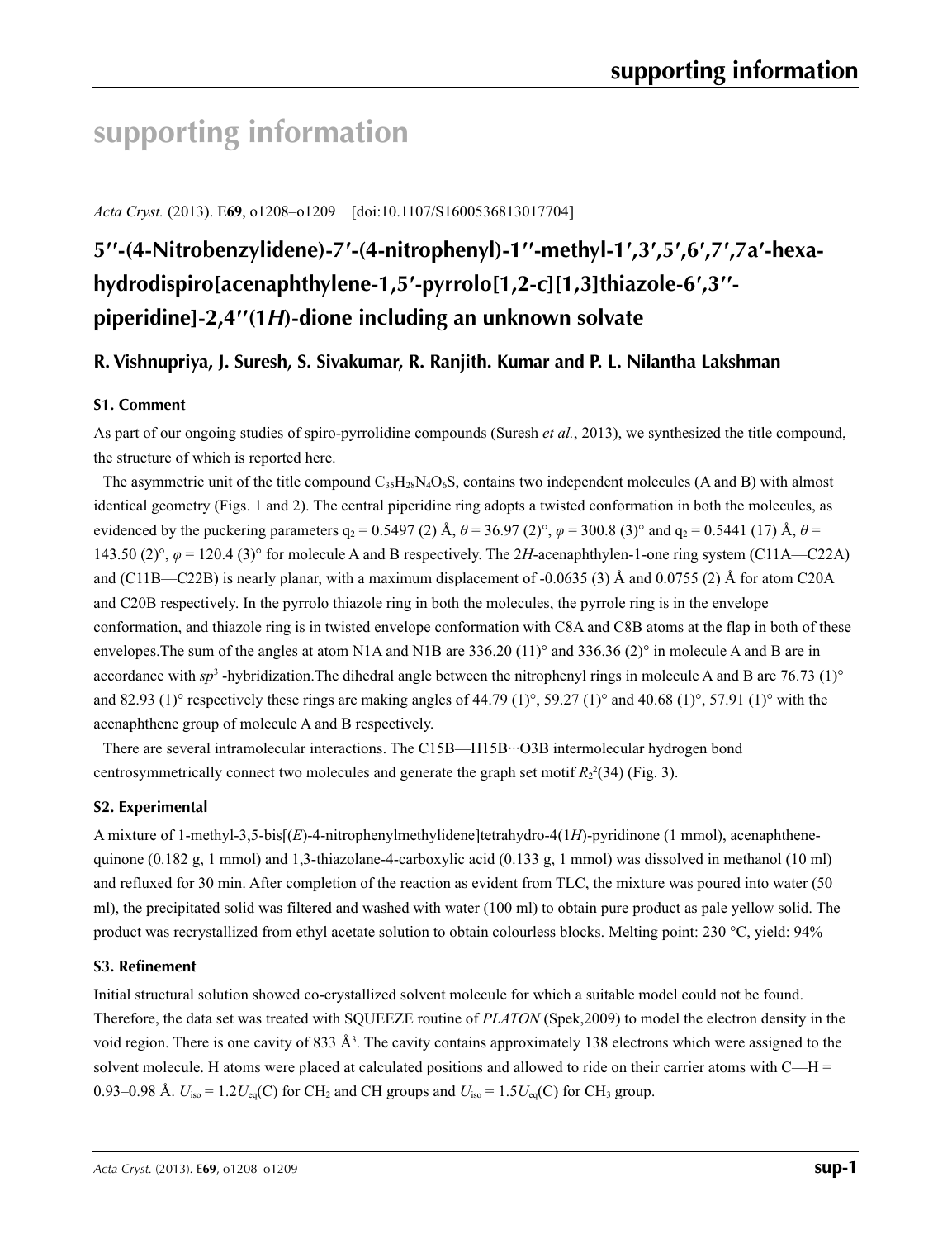



The molecular structure of (IA), showing 10% probability displacement ellipsoids.



## **Figure 2**

The molecular structure of (IB), showing 10% probability displacement ellipsoids.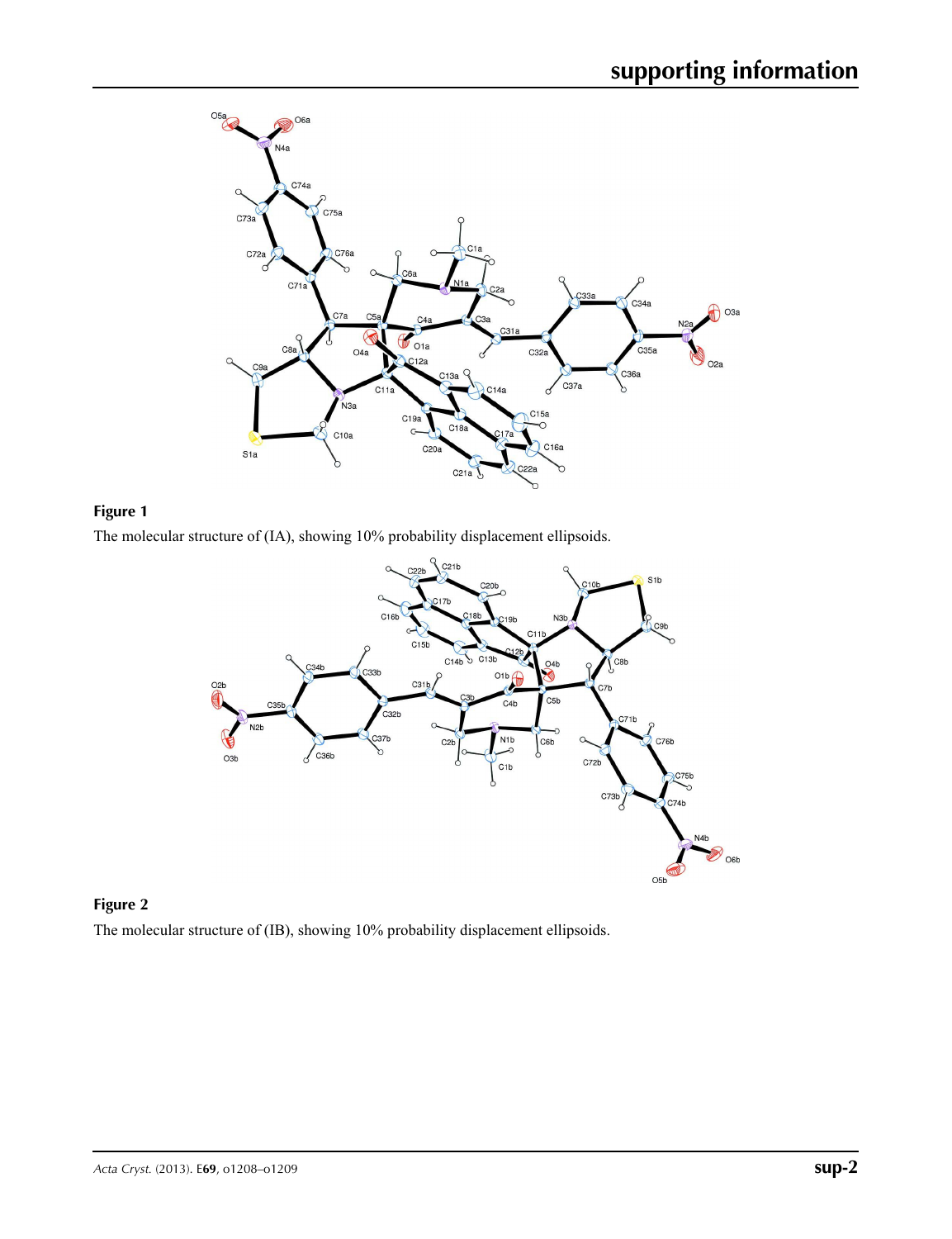

#### **Figure 3**

The partial packing diagram of the IB molecule showing the graph set motif  $R_2^2(34)$ .

## 5'-(4-Nitrobenzylidene)-7'-(4-nitrophenyl)-1"-methyl-1',3',5',6',7',7a'-hexahydrodispiro[acenaphthylene-1,5'**pyrrolo[1,2-***c***][1,3]thiazole-6′,3′′-piperidine]-2,4′′(1***H***)-dione including an unknown solvate**

*Crystal data*

 $C_{35}H_{28}N_{4}O_{6}S$  $M_r = 632.67$ Triclinic, *P*1 Hall symbol: -P 1  $a = 11.1240(5)$  Å  $b = 12.6825(5)$  Å  $c = 25.8778(11)$  Å  $\alpha$  = 89.823 (4)<sup>o</sup>  $\beta$  = 81.185 (2)<sup>o</sup>  $\gamma = 88.305(3)$ °  $V = 3606.1$  (3)  $\AA^3$ 

#### *Data collection*

Bruker Kappa APEXII diffractometer Radiation source: fine-focus sealed tube Graphite monochromator Detector resolution: 0 pixels mm-1 *ω* and *φ* scans Absorption correction: multi-scan (*SADABS*; Sheldrick, 1996)  $T_{\text{min}} = 0.960, T_{\text{max}} = 0.967$ 

 $Z = 4$  $F(000) = 1320$  $D_x = 1.165$  Mg m<sup>-3</sup> Mo *Kα* radiation,  $\lambda = 0.71073$  Å Cell parameters from 2000 reflections  $\theta$  = 2–27°  $\mu$  = 0.14 mm<sup>-1</sup>  $T = 293 \text{ K}$ Block, colourless  $0.30 \times 0.27 \times 0.25$  mm

71136 measured reflections 15643 independent reflections 9029 reflections with  $I > 2\sigma(I)$  $R_{\text{int}} = 0.040$  $\theta_{\text{max}} = 27.0^{\circ}, \theta_{\text{min}} = 1.6^{\circ}$  $h = -14 \rightarrow 13$  $k = -16 \rightarrow 16$ *l* = −32→31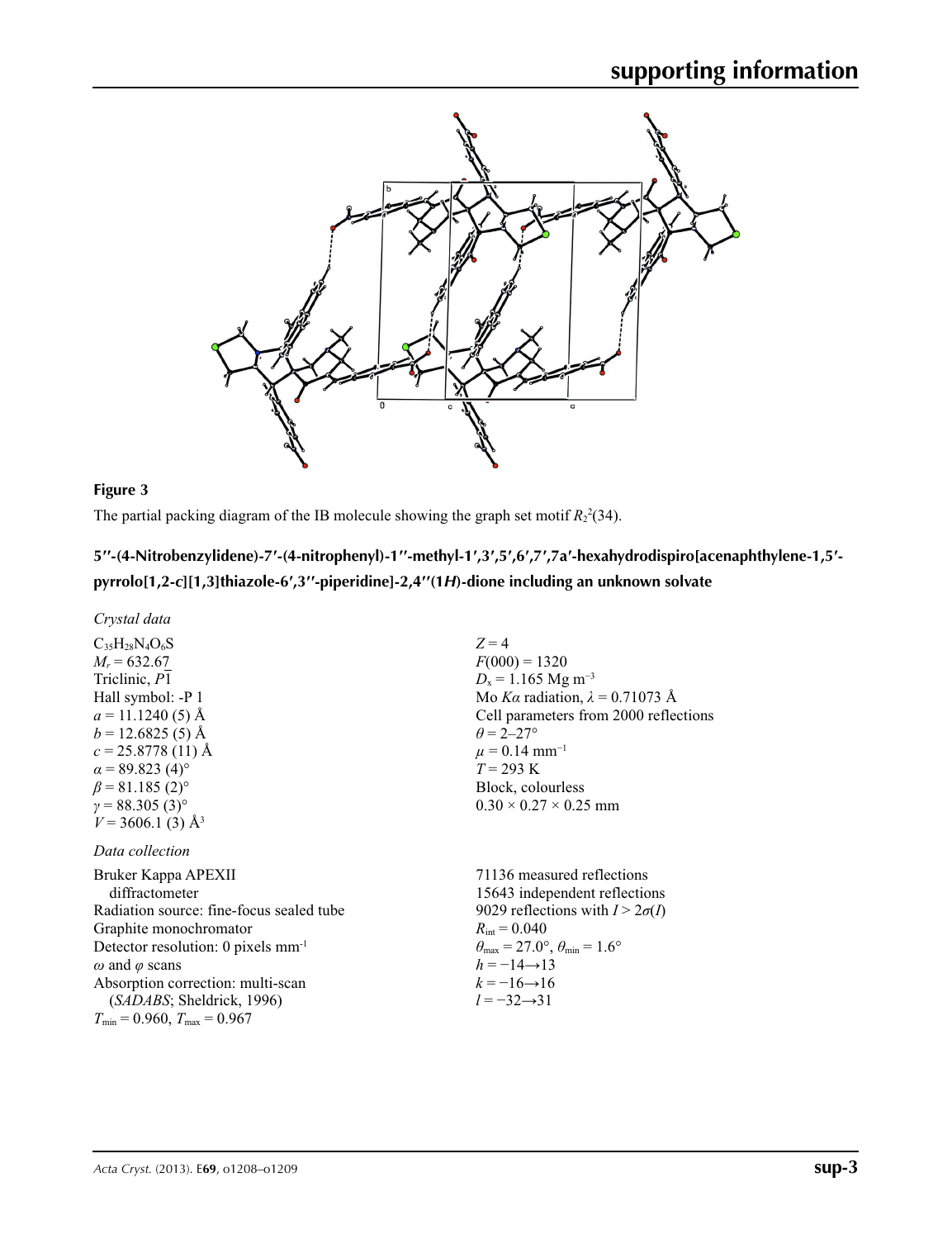*Refinement*

| Refinement on $F^2$<br>Least-squares matrix: full<br>$R[F^2 > 2\sigma(F^2)] = 0.050$<br>$wR(F^2) = 0.143$ | Secondary atom site location: difference Fourier<br>map<br>Hydrogen site location: inferred from |
|-----------------------------------------------------------------------------------------------------------|--------------------------------------------------------------------------------------------------|
| $S = 1.02$                                                                                                | neighbouring sites<br>H-atom parameters constrained                                              |
| 15643 reflections                                                                                         | $w = 1/[\sigma^2(F_0^2) + (0.0727P)^2]$                                                          |
| 831 parameters                                                                                            | where $P = (F_o^2 + 2F_c^2)/3$                                                                   |
| 0 restraints                                                                                              | $(\Delta/\sigma)_{\text{max}} = 0.001$                                                           |
| Primary atom site location: structure-invariant                                                           | $\Delta \rho_{\text{max}} = 0.23 \text{ e } \text{\AA}^{-3}$                                     |
| direct methods                                                                                            | $\Delta\rho_{\rm min} = -0.26 \text{ e } \text{\AA}^{-3}$                                        |
|                                                                                                           |                                                                                                  |

#### *Special details*

**Geometry**. All e.s.d.'s (except the e.s.d. in the dihedral angle between two l.s. planes) are estimated using the full covariance matrix. The cell e.s.d.'s are taken into account individually in the estimation of e.s.d.'s in distances, angles and torsion angles; correlations between e.s.d.'s in cell parameters are only used when they are defined by crystal symmetry. An approximate (isotropic) treatment of cell e.s.d.'s is used for estimating e.s.d.'s involving l.s. planes.

**Refinement**. Refinement of  $F^2$  against ALL reflections. The weighted R-factor wR and goodness of fit *S* are based on  $F^2$ , conventional *R*-factors *R* are based on *F*, with *F* set to zero for negative  $F^2$ . The threshold expression of  $F^2 > \sigma(F^2)$  is used only for calculating *R*-factors(gt) *etc*. and is not relevant to the choice of reflections for refinement. *R*-factors based on *F*<sup>2</sup> are statistically about twice as large as those based on *F*, and *R*- factors based on ALL data will be even larger.

*Fractional atomic coordinates and isotropic or equivalent isotropic displacement parameters (Å<sup>2</sup>)* 

|                               | $\boldsymbol{x}$ | $\mathcal{Y}$ | z          | $U_{\rm iso}$ */ $U_{\rm eq}$ |
|-------------------------------|------------------|---------------|------------|-------------------------------|
| C1A                           | 0.87585(18)      | 0.70954(17)   | 0.29382(7) | 0.0604(6)                     |
| H1A1                          | 0.9184           | 0.7660        | 0.3069     | $0.091*$                      |
| H1A2                          | 0.8357           | 0.7350        | 0.2657     | $0.091*$                      |
| H1A3                          | 0.9328           | 0.6536        | 0.2813     | $0.091*$                      |
| C1B                           | 0.13036(19)      | 0.72069(19)   | 0.19002(8) | 0.0692(6)                     |
| H1B1                          | 0.0739           | 0.7715        | 0.2084     | $0.104*$                      |
| H1B2                          | 0.1737           | 0.6843        | 0.2144     | $0.104*$                      |
| H1B3                          | 0.0868           | 0.6709        | 0.1727     | $0.104*$                      |
| C2A                           | 0.84298(16)      | 0.63470(15)   | 0.37957(7) | 0.0464(5)                     |
| H2A1                          | 0.8781           | 0.6947        | 0.3943     | $0.056*$                      |
| H2A2                          | 0.9088           | 0.5848        | 0.3671     | $0.056*$                      |
| C2B                           | 0.15413(17)      | 0.82294(15)   | 0.11163(7) | 0.0487(5)                     |
| H2B1                          | 0.0867           | 0.8669        | 0.1285     | $0.058*$                      |
| H2B2                          | 0.1208           | 0.7680        | 0.0925     | $0.058*$                      |
| C3A                           | 0.75707(15)      | 0.58349(13)   | 0.42185(6) | 0.0382(4)                     |
| C3B                           | 0.23505(15)      | 0.88878(13)   | 0.07375(6) | 0.0397(4)                     |
| C <sub>4</sub> A              | 0.64253(15)      | 0.53868(13)   | 0.40878(6) | 0.0371(4)                     |
| C4B                           | 0.34834(16)      | 0.93051(14)   | 0.08959(6) | 0.0381(4)                     |
| C5A                           | 0.59835(15)      | 0.58108(13)   | 0.35993(6) | 0.0351(4)                     |
| C5B                           | 0.39843(14)      | 0.87307(13)   | 0.13346(6) | 0.0350(4)                     |
| C6A                           | 0.71055(15)      | 0.59021(14)   | 0.31842(6) | 0.0412(4)                     |
| H <sub>6</sub> A <sub>1</sub> | 0.7551           | 0.5231        | 0.3142     | $0.049*$                      |
| H <sub>6</sub> A <sub>2</sub> | 0.6867           | 0.6099        | 0.2851     | $0.049*$                      |
| C6B                           | 0.29024(15)      | 0.84790(14)   | 0.17458(6) | 0.0432(4)                     |
| H <sub>6</sub> B <sub>1</sub> | 0.3180           | 0.8168        | 0.2051     | $0.052*$                      |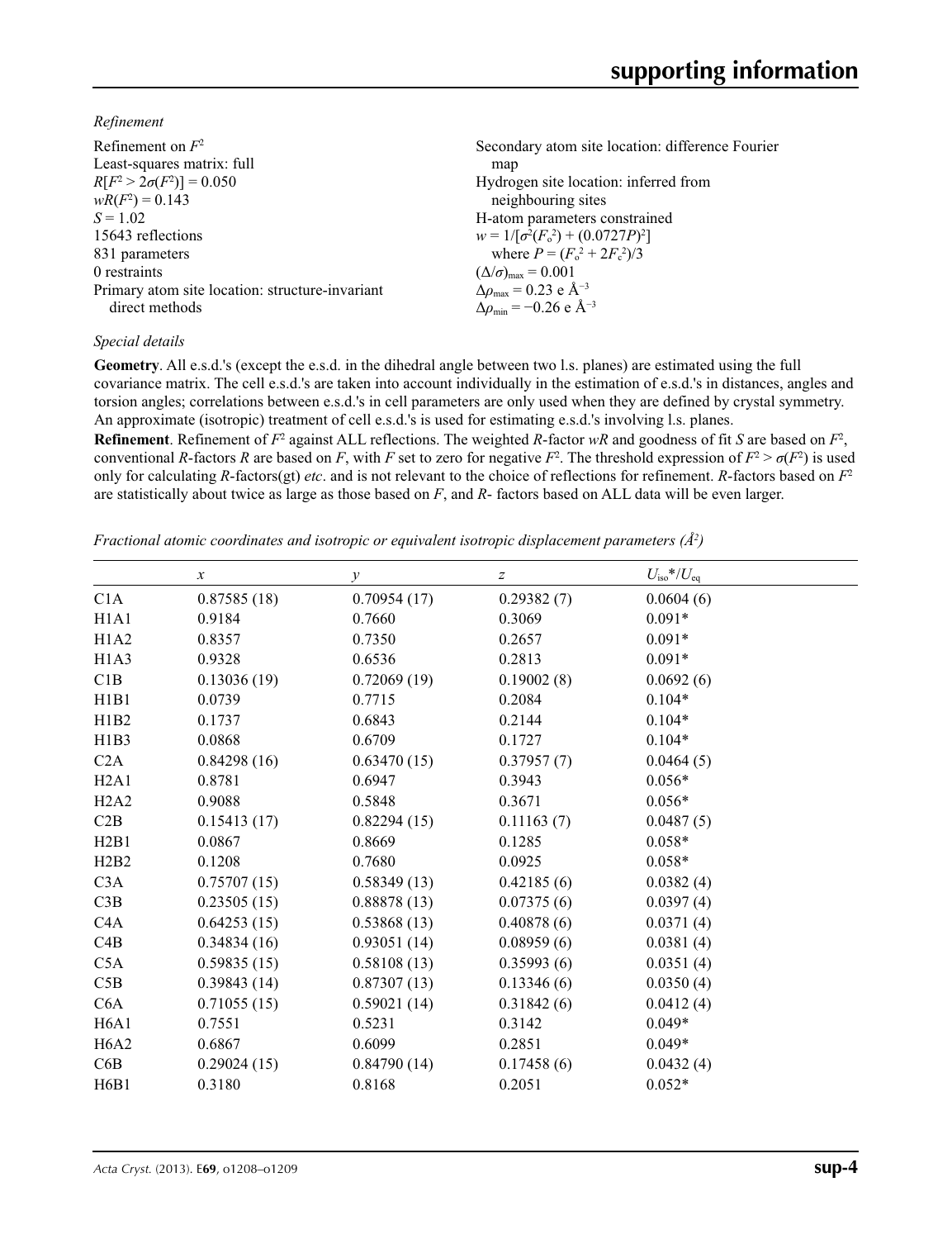| H <sub>6</sub> B <sub>2</sub> | 0.2432      | 0.9119      | 0.1853      | $0.052*$   |
|-------------------------------|-------------|-------------|-------------|------------|
| C7A                           | 0.49715(15) | 0.51427(13) | 0.34182(6)  | 0.0386(4)  |
| H7A                           | 0.4543      | 0.4796      | 0.3729      | $0.046*$   |
| C7B                           | 0.49726(15) | 0.93677(13) | 0.15573(6)  | 0.0378(4)  |
| H7B                           | 0.5383      | 0.9791      | 0.1269      | $0.045*$   |
| C8A                           | 0.41036(16) | 0.59708(14) | 0.32496(7)  | 0.0433(4)  |
| H <sub>8</sub> A              | 0.4449      | 0.6276      | 0.2913      | $0.052*$   |
| C8B                           | 0.58715(15) | 0.85067(13) | 0.16685(7)  | 0.0398(4)  |
| H8B                           | 0.5541      | 0.8101      | 0.1978      | $0.048*$   |
| C <sub>9</sub> A              | 0.27896(18) | 0.57110(17) | 0.32504(9)  | 0.0625(6)  |
| H9A1                          | 0.2533      | 0.5181      | 0.3512      | $0.075*$   |
| H <sub>9</sub> A <sub>2</sub> | 0.2667      | 0.5451      | 0.2911      | $0.075*$   |
| C9B                           | 0.71781(16) | 0.87805(15) | 0.16871(8)  | 0.0510(5)  |
| H9B1                          | 0.7292      | 0.8951      | 0.2041      | $0.061*$   |
| H9B2                          | 0.7411      | 0.9378      | 0.1463      | $0.061*$   |
| C10A                          | 0.32372(18) | 0.75971(16) | 0.36064(9)  | 0.0593(5)  |
| H10A                          | 0.3589      | 0.8089      | 0.3342      | $0.071*$   |
| H10B                          | 0.2997      | 0.7973      | 0.3934      | $0.071*$   |
| C10B                          | 0.68135(17) | 0.70191(16) | 0.11956(8)  | 0.0552(5)  |
| H10C                          | 0.7075      | 0.6754      | 0.0844      | $0.066*$   |
| H10D                          | 0.6481      | 0.6445      | 0.1416      | $0.066*$   |
| C11A                          | 0.53387(15) | 0.69461(13) | 0.37313(6)  | 0.0379(4)  |
| C11B                          | 0.46986(15) | 0.76761(13) | 0.11067(6)  | 0.0369(4)  |
| C12A                          | 0.59294(16) | 0.78160(14) | 0.33547(7)  | 0.0444(4)  |
| C12B                          | 0.41528(17) | 0.66522(15) | 0.13826(8)  | 0.0506(5)  |
| C13A                          | 0.63341(17) | 0.86576(14) | 0.36697(8)  | 0.0493(5)  |
| C13B                          | 0.37407(18) | 0.59876(15) | 0.09764(9)  | 0.0559(5)  |
| C14A                          | 0.6892(2)   | 0.95854(16) | 0.35387(10) | 0.0683(6)  |
| H <sub>14</sub> A             | 0.7103      | 0.9782      | 0.3191      | $0.082*$   |
| C14B                          | 0.3186(2)   | 0.50281(17) | 0.09947(12) | 0.0806(7)  |
| H14B                          | 0.2985      | 0.4670      | 0.1309      | $0.097*$   |
| C15A                          | 0.7135(2)   | 1.02295(18) | 0.39437(12) | 0.0854(8)  |
| H <sub>15</sub> A             | 0.7519      | 1.0862      | 0.3861      | $0.102*$   |
| C15B                          | 0.2937(3)   | 0.4611(2)   | 0.05219(15) | 0.0987(10) |
| H15B                          | 0.2565      | 0.3963      | 0.0528      | $0.118*$   |
| C16A                          | 0.6825(2)   | 0.99621(18) | 0.44620(11) | 0.0794(7)  |
| H <sub>16</sub> A             | 0.6998      | 1.0417      | 0.4720      | $0.095*$   |
| C16B                          | 0.3215(2)   | 0.5114(2)   | 0.00561(14) | 0.0936(9)  |
| H16B                          | 0.3016      | 0.4807      | $-0.0244$   | $0.112*$   |
| C17A                          | 0.62507(19) | 0.90061(17) | 0.46055(9)  | 0.0609(6)  |
| C17B                          | 0.37991(19) | 0.60908(17) | 0.00180(10) | 0.0653(6)  |
| C18A                          | 0.60165(16) | 0.83738(14) | 0.41950(7)  | 0.0458(4)  |
| C18B                          | 0.40406(16) | 0.64970(14) | 0.04985(8)  | 0.0483(5)  |
| C19A                          | 0.54073(16) | 0.74210(13) | 0.42631(7)  | 0.0399(4)  |
| C19B                          | 0.46462(15) | 0.74379(13) | 0.05355(7)  | 0.0393(4)  |
| C20A                          | 0.49753(17) | 0.71036(15) | 0.47580(7)  | 0.0497(5)  |
| H20A                          | 0.4523      | 0.6498      | 0.4816      | $0.060*$   |
| C20B                          | 0.50629(17) | 0.79583(15) | 0.00874(7)  | 0.0481(5)  |
|                               |             |             |             |            |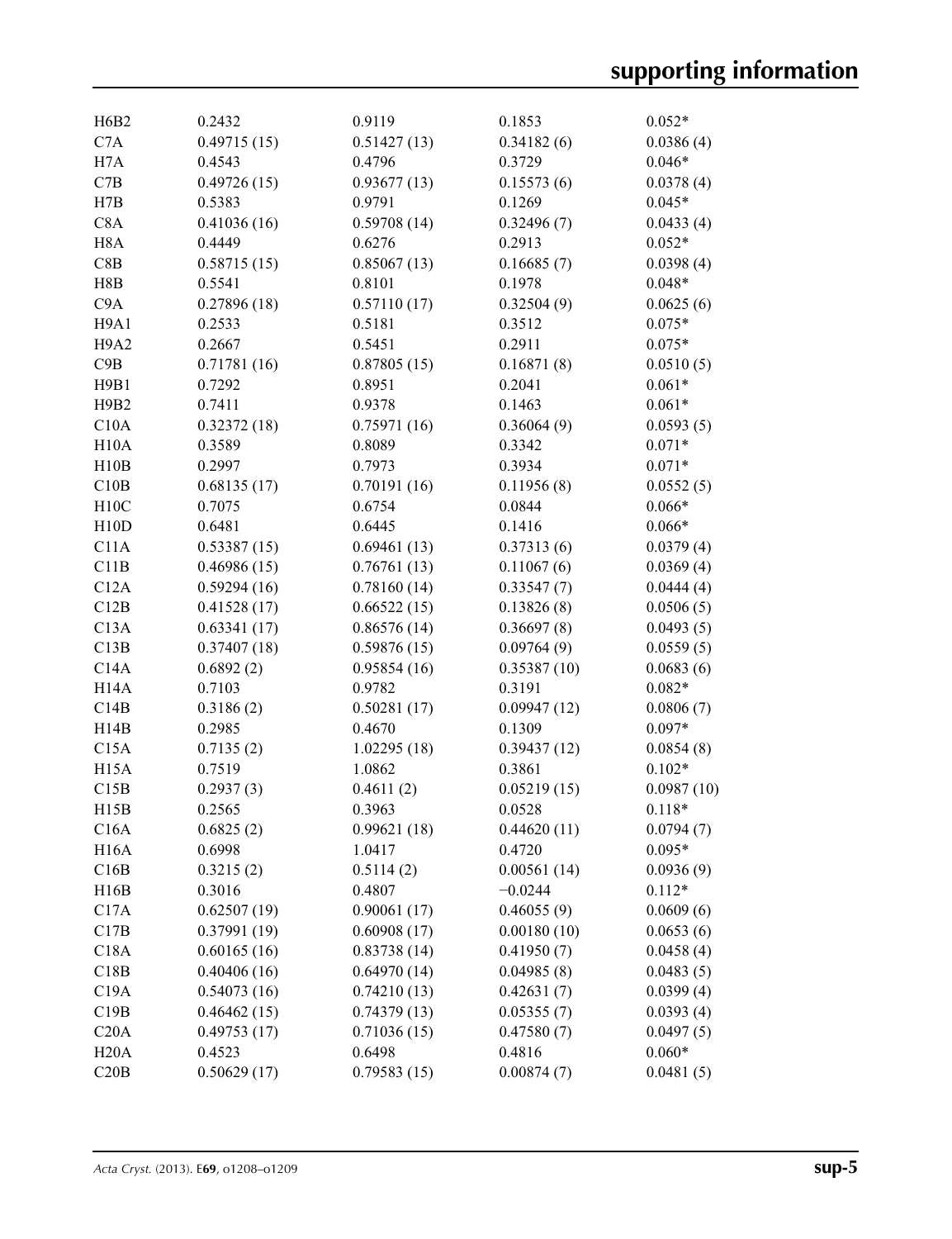| H20B              | 0.5517         | 0.8560      | 0.0097        | $0.058*$  |
|-------------------|----------------|-------------|---------------|-----------|
| C21A              | 0.5228(2)      | 0.77132(18) | 0.51814(8)    | 0.0652(6) |
| H21A              | 0.4963         | 0.7482      | 0.5520        | $0.078*$  |
| C21B              | 0.4802(2)      | 0.75799(19) | $-0.03908(8)$ | 0.0661(6) |
| H21B              | 0.5063         | 0.7956      | $-0.0694$     | $0.079*$  |
| C22A              | 0.5843(2)      | 0.86216(19) | 0.51140(9)    | 0.0711(7) |
| H22A              | 0.5998         | 0.8995      | 0.5404        | $0.085*$  |
| C31A              | 0.77292(16)    | 0.57557(14) | 0.47200(7)    | 0.0432(4) |
| H31A              | 0.7110         | 0.5420      | 0.4936        | $0.052*$  |
| C31B              | 0.21664(16)    | 0.91406(14) | 0.02528(7)    | 0.0451(4) |
| H31B              | 0.2766         | 0.9558      | 0.0073        | $0.054*$  |
| C32A              | 0.87179(17)    | 0.61111(14) | 0.49840(7)    | 0.0440(4) |
| C32B              | 0.12066(16)    | 0.88869(14) | $-0.00463(7)$ | 0.0439(4) |
| C33A              | 0.98950(17)    | 0.63058(16) | 0.47390(7)    | 0.0524(5) |
| H33A              | 1.0085         | 0.6237      | 0.4378        | $0.063*$  |
| C33B              | 0.14564(18)    | 0.90447(18) | $-0.05837(7)$ | 0.0582(5) |
| H33B              | 0.2224         | 0.9267      | $-0.0729$     | $0.070*$  |
| C34A              | 1.07798(18)    | 0.65980(16) | 0.50214(8)    | 0.0558(5) |
| H34A              | 1.1559         | 0.6739      | 0.4853        | $0.067*$  |
| C34B              | 0.06142(19)    | 0.88838(19) | $-0.09054(8)$ | 0.0636(6) |
| H34B              | 0.0796         | 0.9003      | $-0.1263$     | $0.076*$  |
| C35A              | 1.05014(19)    | 0.66777(16) | 0.55505(8)    | 0.0568(5) |
| C35B              | $-0.05076(18)$ | 0.85414(16) | $-0.06860(8)$ | 0.0536(5) |
| C36A              | 0.9368(2)      | 0.6493(2)   | 0.58089(8)    | 0.0724(7) |
| H <sub>36</sub> A | 0.9200         | 0.6551      | 0.6171        | $0.087*$  |
| C36B              | $-0.07985(18)$ | 0.83640(16) | $-0.01624(8)$ | 0.0577(5) |
| H36B              | $-0.1563$      | 0.8127      | $-0.0023$     | $0.069*$  |
| C37A              | 0.84723(19)    | 0.62175(18) | 0.55242(8)    | 0.0632(6) |
| H37A              | 0.7691         | 0.6101      | 0.5697        | $0.076*$  |
| C37B              | 0.00563(18)    | 0.85414(16) | 0.01576(8)    | 0.0550(5) |
| H37B              | $-0.0139$      | 0.8428      | 0.0516        | $0.066*$  |
| C71A              | 0.54515(16)    | 0.42844(14) | 0.30287(7)    | 0.0413(4) |
| C71B              | 0.44803(15)    | 1.01252(13) | 0.19966(6)    | 0.0394(4) |
| C72A              | 0.53556(19)    | 0.43517(16) | 0.25039(7)    | 0.0550(5) |
| H72A              | 0.4968         | 0.4938      | 0.2379        | $0.066*$  |
| C72B              | 0.38829(17)    | 1.10487(15) | 0.18855(8)    | 0.0501(5) |
| H72B              | 0.3778         | 1.1193      | 0.1542        | $0.060*$  |
| C73A              | 0.5829(2)      | 0.35578(18) | 0.21644(8)    | 0.0621(6) |
| H73A              | 0.5751         | 0.3603      | 0.1812        | $0.074*$  |
| C73B              | 0.34393(18)    | 1.17594(16) | 0.22747(8)    | 0.0562(5) |
| H73B              | 0.3033         | 1.2377      | 0.2197        | $0.067*$  |
| C74A              | 0.64099(18)    | 0.27107(16) | 0.23445(8)    | 0.0566(5) |
| C74B              | 0.36056(17)    | 1.15436(16) | 0.27766(8)    | 0.0527(5) |
| C75A              | 0.65213(19)    | 0.26152(15) | 0.28631(8)    | 0.0586(5) |
| H <sub>75</sub> A | 0.6922         | 0.2031      | 0.2983        | $0.070*$  |
| C75B              | 0.42004(19)    | 1.06533(17) | 0.28988(8)    | 0.0599(6) |
| H75B              | 0.4314         | 1.0523      | 0.3242        | $0.072*$  |
| C76A              | 0.60285(18)    | 0.34007(14) | 0.32015(8)    | 0.0513(5) |
|                   |                |             |               |           |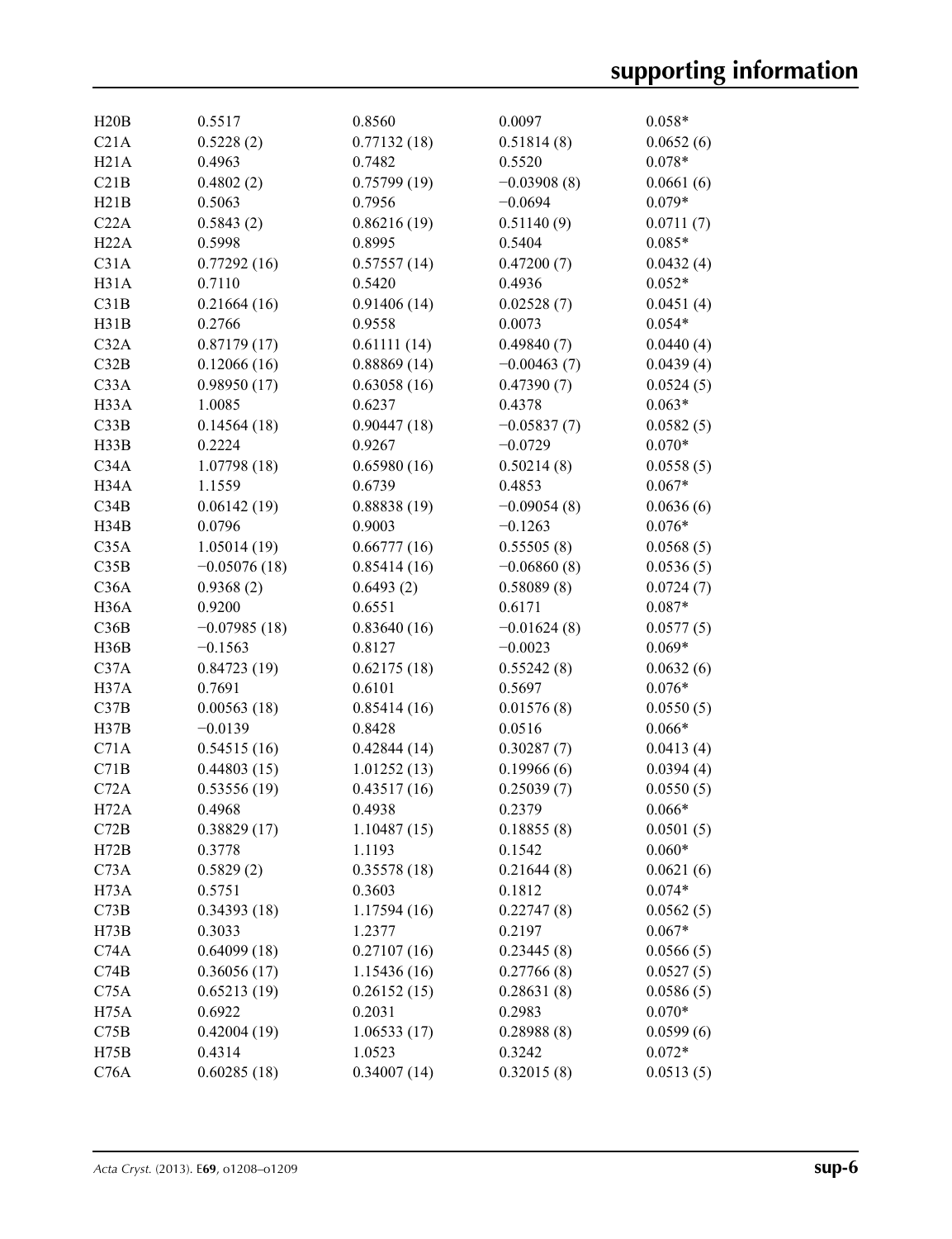| H76A             | 0.6084         | 0.3337      | 0.3555        | $0.062*$    |
|------------------|----------------|-------------|---------------|-------------|
| C76B             | 0.46353(18)    | 0.99430(16) | 0.25079(7)    | 0.0537(5)   |
| H76B             | 0.5041         | 0.9329      | 0.2591        | $0.064*$    |
| C22B             | 0.4187(2)      | 0.6692(2)   | $-0.04262(9)$ | 0.0768(7)   |
| H22B             | 0.4018         | 0.6476      | $-0.0750$     | $0.092*$    |
| N1A              | 0.78620(13)    | 0.67026(11) | 0.33553(5)    | 0.0418(4)   |
| N1B              | 0.21612(13)    | 0.77429(12) | 0.15153(5)    | 0.0450(4)   |
| N2A              | 1.1455(2)      | 0.69628(17) | 0.58551(10)   | 0.0790(6)   |
| N2B              | $-0.14135(18)$ | 0.83732(17) | $-0.10316(9)$ | 0.0706(5)   |
| N3A              | 0.40829(13)    | 0.67384(11) | 0.36675(6)    | 0.0426(4)   |
| N3B              | 0.59309(12)    | 0.78733(11) | 0.11969(5)    | 0.0399(3)   |
| NAA              | 0.69134(19)    | 0.18757(18) | 0.19817(10)   | 0.0772(6)   |
| N <sub>4</sub> B | 0.31700(18)    | 1.23068(17) | 0.31917(9)    | 0.0731(6)   |
| O <sub>1</sub> A | 0.58766(12)    | 0.47261(10) | 0.43609(5)    | 0.0520(3)   |
| O1B              | 0.39758(12)    | 1.00630(10) | 0.06827(5)    | 0.0541(3)   |
| O2A              | 1.12997(19)    | 0.6756(2)   | 0.63191(9)    | 0.1399(10)  |
| O2B              | $-0.12558(16)$ | 0.87893(19) | $-0.14615(7)$ | 0.1109(7)   |
| O <sub>3</sub> A | 1.23600(18)    | 0.73573(15) | 0.56316(9)    | 0.1026(6)   |
| O3B              | $-0.22908(17)$ | 0.78737(15) | $-0.08692(8)$ | 0.0953(6)   |
| O <sub>4</sub> A | 0.59126(12)    | 0.78238(10) | 0.28855(5)    | 0.0558(4)   |
| O <sub>4</sub> B | 0.42138(13)    | 0.64232(11) | 0.18328(6)    | 0.0669(4)   |
| O5A              | 0.66833(18)    | 0.18978(16) | 0.15397(8)    | 0.1059(7)   |
| O5B              | 0.25968(19)    | 1.30840(16) | 0.30738(8)    | 0.1013(6)   |
| O <sub>6</sub> A | 0.7540(2)      | 0.11787(16) | 0.21417(8)    | 0.1069(7)   |
| O <sub>6</sub> B | 0.33981(19)    | 1.21481(17) | 0.36269(8)    | 0.1094(7)   |
| S <sub>1</sub> A | 0.19481(5)     | 0.69505(5)  | 0.34043(2)    | 0.07070(18) |
| S1B              | 0.80665(5)     | 0.76056(5)  | 0.14550(2)    | 0.06367(17) |
|                  |                |             |               |             |

*Atomic displacement parameters (Å2 )*

|                  | $U^{11}$   | $L^{22}$   | $U^{33}$   | $U^{12}$      | $U^{13}$      | $U^{23}$   |
|------------------|------------|------------|------------|---------------|---------------|------------|
| C <sub>1</sub> A | 0.0512(12) | 0.0823(15) | 0.0464(12) | $-0.0176(11)$ | $-0.0003(9)$  | 0.0178(11) |
| C1B              | 0.0558(13) | 0.0995(18) | 0.0534(13) | $-0.0258(12)$ | $-0.0078(10)$ | 0.0315(12) |
| C2A              | 0.0404(11) | 0.0578(12) | 0.0425(11) | $-0.0058(9)$  | $-0.0105(8)$  | 0.0085(9)  |
| C2B              | 0.0440(11) | 0.0610(12) | 0.0430(11) | $-0.0053(9)$  | $-0.0127(9)$  | 0.0120(9)  |
| C3A              | 0.0379(10) | 0.0409(10) | 0.0363(10) | 0.0025(8)     | $-0.0085(8)$  | 0.0038(8)  |
| C3B              | 0.0401(10) | 0.0432(10) | 0.0366(10) | 0.0035(8)     | $-0.0089(8)$  | 0.0039(8)  |
| C <sub>4</sub> A | 0.0400(10) | 0.0371(9)  | 0.0339(9)  | $-0.0003(8)$  | $-0.0053(8)$  | 0.0027(8)  |
| C4B              | 0.0433(10) | 0.0392(10) | 0.0314(9)  | 0.0012(8)     | $-0.0050(8)$  | 0.0013(8)  |
| C5A              | 0.0379(10) | 0.0389(9)  | 0.0290(9)  | $-0.0024(7)$  | $-0.0065(7)$  | 0.0047(7)  |
| C5B              | 0.0351(9)  | 0.0396(9)  | 0.0303(9)  | $-0.0018(7)$  | $-0.0050(7)$  | 0.0058(7)  |
| C <sub>6</sub> A | 0.0391(10) | 0.0503(11) | 0.0337(9)  | $-0.0002(8)$  | $-0.0050(8)$  | 0.0032(8)  |
| C6B              | 0.0391(10) | 0.0572(11) | 0.0336(10) | $-0.0014(9)$  | $-0.0064(8)$  | 0.0074(8)  |
| C <sub>7</sub> A | 0.0393(10) | 0.0425(10) | 0.0343(9)  | $-0.0043(8)$  | $-0.0062(8)$  | 0.0036(8)  |
| C7B              | 0.0414(10) | 0.0409(10) | 0.0318(9)  | $-0.0030(8)$  | $-0.0074(7)$  | 0.0034(7)  |
| C <sub>8</sub> A | 0.0404(11) | 0.0496(11) | 0.0417(10) | $-0.0037(8)$  | $-0.0117(8)$  | 0.0051(8)  |
| C8B              | 0.0392(10) | 0.0453(10) | 0.0353(10) | $-0.0024(8)$  | $-0.0072(8)$  | 0.0032(8)  |
| C9A              | 0.0472(12) | 0.0723(14) | 0.0723(14) | $-0.0045(10)$ | $-0.0222(11)$ | 0.0021(11) |
|                  |            |            |            |               |               |            |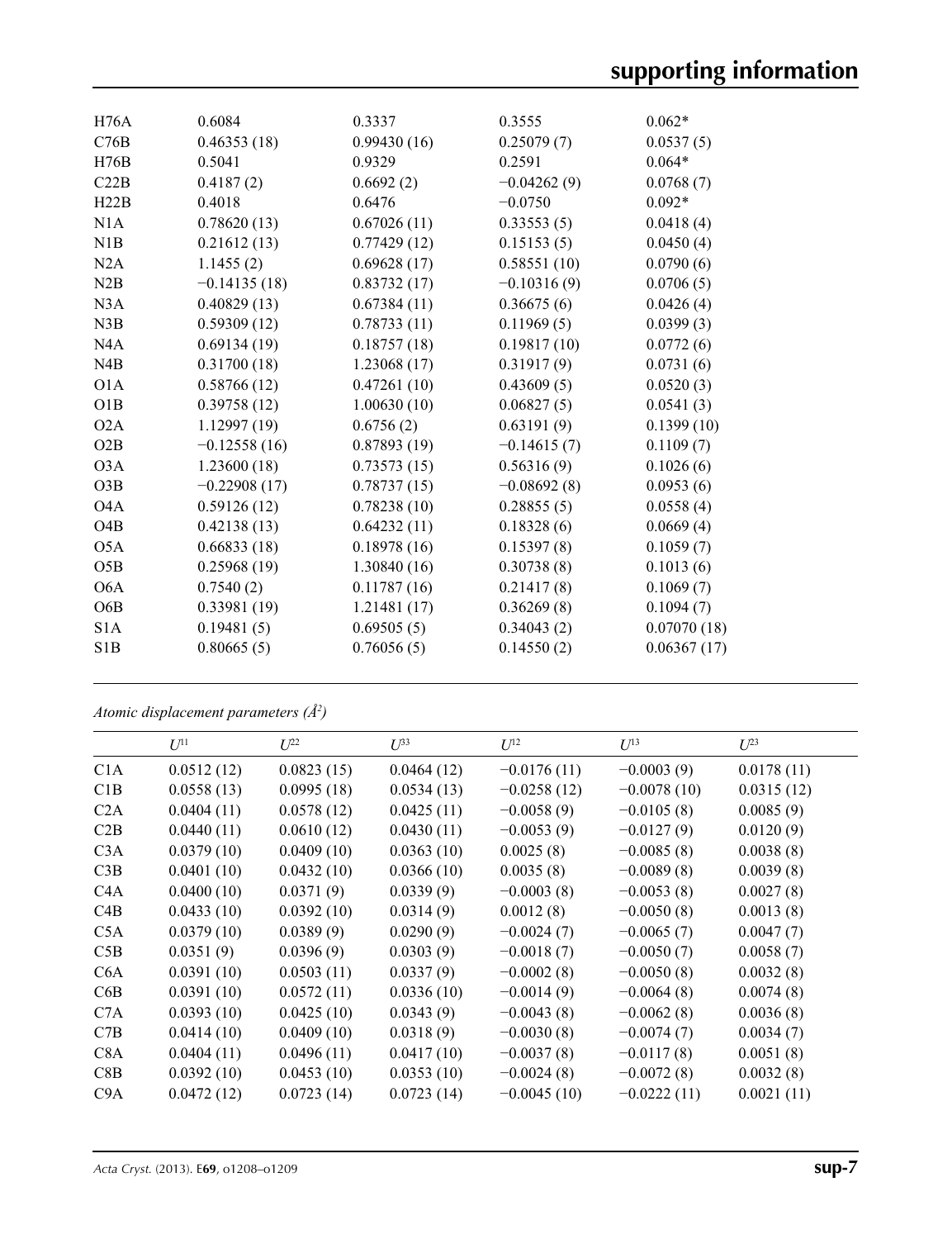| C9B  | 0.0445(11) | 0.0598(12) | 0.0513(12) | $-0.0056(9)$  | $-0.0146(9)$  | 0.0001(9)     |
|------|------------|------------|------------|---------------|---------------|---------------|
| C10A | 0.0468(12) | 0.0631(13) | 0.0682(14) | 0.0092(10)    | $-0.0111(10)$ | 0.0021(11)    |
| C10B | 0.0433(11) | 0.0595(12) | 0.0629(13) | 0.0071(10)    | $-0.0095(10)$ | $-0.0095(10)$ |
| C11A | 0.0366(10) | 0.0409(10) | 0.0367(10) | $-0.0003(8)$  | $-0.0073(7)$  | 0.0050(8)     |
| C11B | 0.0381(10) | 0.0370(9)  | 0.0366(9)  | $-0.0053(8)$  | $-0.0080(8)$  | 0.0060(7)     |
| C12A | 0.0412(11) | 0.0474(11) | 0.0447(12) | 0.0038(8)     | $-0.0081(8)$  | 0.0092(9)     |
| C12B | 0.0430(11) | 0.0460(11) | 0.0629(14) | $-0.0001(9)$  | $-0.0088(10)$ | 0.0152(10)    |
| C13A | 0.0487(12) | 0.0425(11) | 0.0564(13) | $-0.0032(9)$  | $-0.0067(9)$  | 0.0069(9)     |
| C13B | 0.0471(12) | 0.0384(11) | 0.0829(16) | $-0.0047(9)$  | $-0.0116(11)$ | 0.0029(10)    |
| C14A | 0.0778(16) | 0.0484(12) | 0.0782(16) | $-0.0148(11)$ | $-0.0080(12)$ | 0.0108(11)    |
| C14B | 0.0727(17) | 0.0467(13) | 0.123(2)   | $-0.0125(12)$ | $-0.0141(15)$ | 0.0117(14)    |
| C15A | 0.0949(19) | 0.0524(14) | 0.109(2)   | $-0.0266(13)$ | $-0.0130(16)$ | $-0.0023(14)$ |
| C15B | 0.085(2)   | 0.0528(15) | 0.163(3)   | $-0.0200(14)$ | $-0.031(2)$   | $-0.0179(19)$ |
| C16A | 0.0856(18) | 0.0629(15) | 0.091(2)   | $-0.0151(13)$ | $-0.0153(15)$ | $-0.0229(14)$ |
| C16B | 0.0790(19) | 0.0742(18) | 0.133(3)   | $-0.0129(15)$ | $-0.0315(18)$ | $-0.0397(18)$ |
| C17A | 0.0572(13) | 0.0565(13) | 0.0689(15) | $-0.0021(10)$ | $-0.0087(11)$ | $-0.0160(11)$ |
| C17B | 0.0527(13) | 0.0634(14) | 0.0834(17) | $-0.0029(11)$ | $-0.0206(12)$ | $-0.0277(13)$ |
| C18A | 0.0427(11) | 0.0431(10) | 0.0515(12) | 0.0007(8)     | $-0.0078(9)$  | $-0.0033(9)$  |
| C18B | 0.0404(11) | 0.0436(11) | 0.0617(13) | $-0.0005(9)$  | $-0.0103(9)$  | $-0.0068(10)$ |
| C19A | 0.0397(10) | 0.0420(10) | 0.0378(10) | 0.0029(8)     | $-0.0061(8)$  | 0.0010(8)     |
| C19B | 0.0380(10) | 0.0389(10) | 0.0418(10) | $-0.0014(8)$  | $-0.0084(8)$  | $-0.0016(8)$  |
| C20A | 0.0512(12) | 0.0538(11) | 0.0420(11) | $-0.0014(9)$  | $-0.0005(9)$  | 0.0003(9)     |
| C20B | 0.0468(11) | 0.0559(12) | 0.0409(11) | $-0.0027(9)$  | $-0.0039(9)$  | $-0.0030(9)$  |
| C21A | 0.0663(15) | 0.0847(16) | 0.0420(12) | 0.0004(13)    | $-0.0002(10)$ | $-0.0082(11)$ |
| C21B | 0.0675(15) | 0.0894(17) | 0.0411(12) | $-0.0001(13)$ | $-0.0079(10)$ | $-0.0089(11)$ |
| C22A | 0.0726(16) | 0.0831(17) | 0.0568(15) | $-0.0037(13)$ | $-0.0064(12)$ | $-0.0263(13)$ |
| C31A | 0.0410(11) | 0.0501(11) | 0.0389(10) | $-0.0006(8)$  | $-0.0077(8)$  | 0.0040(8)     |
| C31B | 0.0430(11) | 0.0529(11) | 0.0395(10) | 0.0005(9)     | $-0.0075(8)$  | 0.0064(8)     |
| C32A | 0.0478(11) | 0.0491(11) | 0.0373(10) | 0.0015(9)     | $-0.0135(8)$  | 0.0010(8)     |
| C32B | 0.0410(11) | 0.0545(11) | 0.0369(10) | 0.0035(9)     | $-0.0090(8)$  | 0.0060(8)     |
| C33A | 0.0454(12) | 0.0690(13) | 0.0437(11) | $-0.0005(10)$ | $-0.0102(9)$  | $-0.0001(10)$ |
| C33B | 0.0441(12) | 0.0905(16) | 0.0409(11) | $-0.0071(11)$ | $-0.0086(9)$  | 0.0071(11)    |
| C34A | 0.0442(12) | 0.0647(13) | 0.0597(14) | $-0.0019(10)$ | $-0.0121(10)$ | 0.0016(10)    |
| C34B | 0.0500(13) | 0.1034(18) | 0.0383(11) | $-0.0004(12)$ | $-0.0102(10)$ | 0.0022(11)    |
| C35A | 0.0483(13) | 0.0630(13) | 0.0634(14) | 0.0015(10)    | $-0.0225(11)$ | $-0.0150(10)$ |
| C35B | 0.0484(12) | 0.0630(13) | 0.0533(13) | 0.0027(10)    | $-0.0213(10)$ | 0.0023(10)    |
| C36A | 0.0607(15) | 0.1137(19) | 0.0450(12) | 0.0002(13)    | $-0.0145(11)$ | $-0.0198(13)$ |
| C36B | 0.0415(12) | 0.0729(14) | 0.0595(14) | $-0.0029(10)$ | $-0.0105(10)$ | 0.0166(11)    |
| C37A | 0.0496(13) | 0.0968(17) | 0.0439(12) | $-0.0055(12)$ | $-0.0083(10)$ | $-0.0068(11)$ |
| C37B | 0.0474(12) | 0.0749(14) | 0.0428(11) | 0.0025(10)    | $-0.0081(9)$  | 0.0130(10)    |
| C71A | 0.0421(10) | 0.0438(10) | 0.0394(10) | $-0.0080(8)$  | $-0.0098(8)$  | 0.0003(8)     |
| C71B | 0.0396(10) | 0.0425(10) | 0.0370(10) | $-0.0041(8)$  | $-0.0078(8)$  | 0.0012(8)     |
| C72A | 0.0649(13) | 0.0593(12) | 0.0424(11) | $-0.0002(10)$ | $-0.0131(10)$ | 0.0013(9)     |
| C72B | 0.0521(12) | 0.0522(12) | 0.0473(11) | 0.0052(9)     | $-0.0134(9)$  | $-0.0006(9)$  |
| C73A | 0.0674(15) | 0.0776(15) | 0.0418(12) | $-0.0062(12)$ | $-0.0091(10)$ | $-0.0118(11)$ |
| C73B | 0.0503(12) | 0.0494(12) | 0.0681(14) | 0.0073(9)     | $-0.0082(10)$ | $-0.0041(10)$ |
| C74A | 0.0477(12) | 0.0579(13) | 0.0627(14) | $-0.0091(10)$ | $-0.0016(10)$ | $-0.0169(11)$ |
| C74B | 0.0458(12) | 0.0564(12) | 0.0545(13) | $-0.0036(10)$ | $-0.0027(9)$  | $-0.0165(10)$ |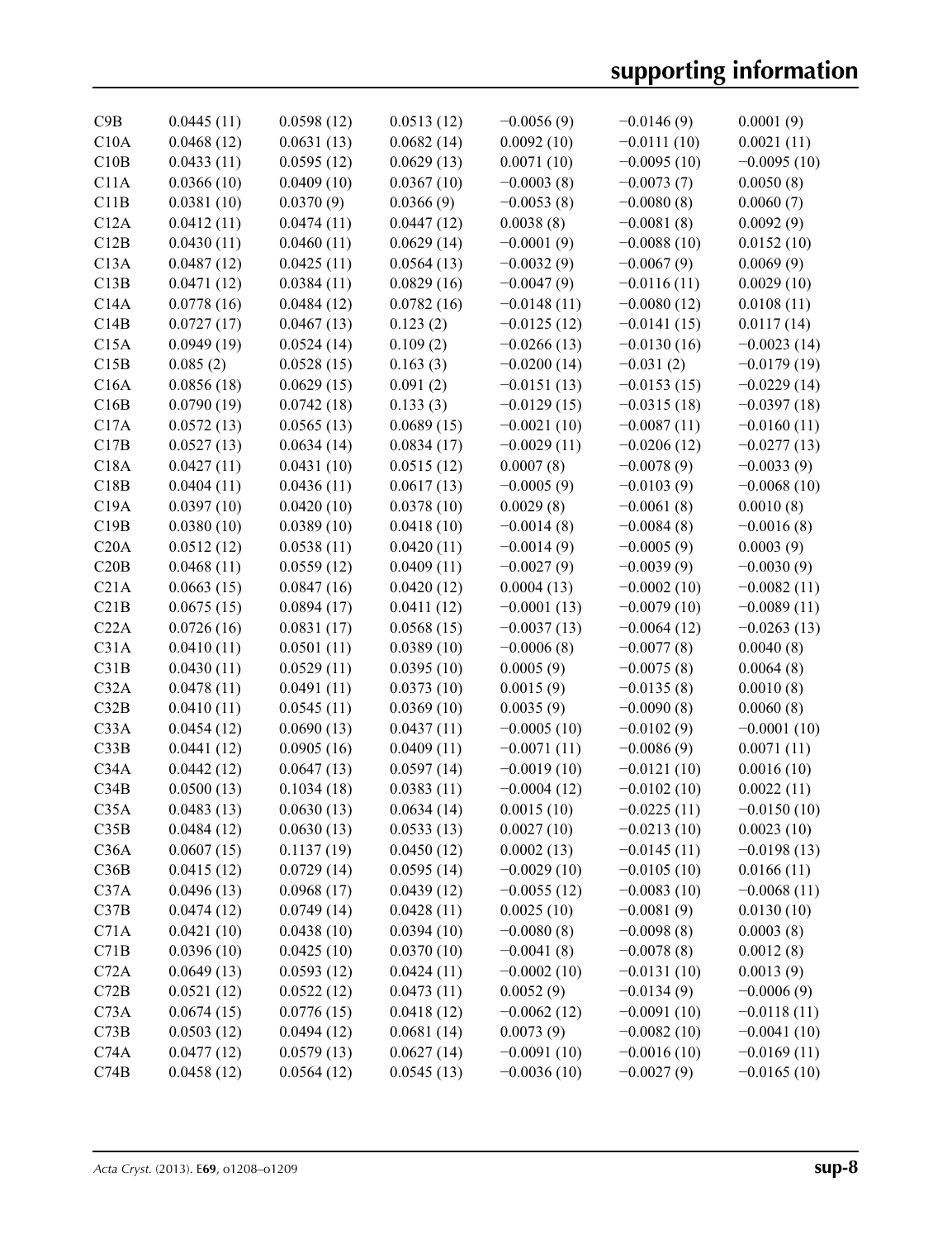| C <sub>75A</sub> | 0.0598(13) | 0.0470(12) | 0.0700(15) | 0.0019(10)    | $-0.0139(11)$ | $-0.0072(10)$ |
|------------------|------------|------------|------------|---------------|---------------|---------------|
| C75B             | 0.0687(14) | 0.0718(15) | 0.0388(11) | 0.0062(12)    | $-0.0089(10)$ | $-0.0075(10)$ |
| C76A             | 0.0610(13) | 0.0492(11) | 0.0461(11) | $-0.0011(10)$ | $-0.0155(9)$  | $-0.0014(9)$  |
| C76B             | 0.0666(14) | 0.0543(12) | 0.0407(11) | 0.0096(10)    | $-0.0114(9)$  | $-0.0024(9)$  |
| C22B             | 0.0753(17) | 0.103(2)   | 0.0538(15) | 0.0009(15)    | $-0.0166(12)$ | $-0.0275(14)$ |
| N1A              | 0.0395(8)  | 0.0510(9)  | 0.0350(8)  | $-0.0079(7)$  | $-0.0047(7)$  | 0.0110(7)     |
| N1B              | 0.0397(9)  | 0.0588(10) | 0.0371(8)  | $-0.0105(7)$  | $-0.0064(7)$  | 0.0152(7)     |
| N2A              | 0.0638(14) | 0.0927(15) | 0.0870(17) | 0.0066(12)    | $-0.0328(13)$ | $-0.0310(13)$ |
| N2B              | 0.0539(12) | 0.0891(14) | 0.0738(14) | 0.0004(11)    | $-0.0263(11)$ | 0.0032(11)    |
| N3A              | 0.0387(9)  | 0.0451(9)  | 0.0452(9)  | 0.0016(7)     | $-0.0106(7)$  | 0.0019(7)     |
| N3B              | 0.0362(8)  | 0.0457(8)  | 0.0384(8)  | 0.0005(7)     | $-0.0071(6)$  | $-0.0036(7)$  |
| N <sub>4</sub> A | 0.0627(14) | 0.0795(15) | 0.0840(16) | $-0.0135(11)$ | 0.0084(11)    | $-0.0309(13)$ |
| N4B              | 0.0649(13) | 0.0738(14) | 0.0754(15) | $-0.0028(11)$ | 0.0064(11)    | $-0.0255(12)$ |
| O <sub>1</sub> A | 0.0633(9)  | 0.0539(8)  | 0.0423(7)  | $-0.0178(7)$  | $-0.0164(6)$  | 0.0154(6)     |
| O1B              | 0.0700(9)  | 0.0492(8)  | 0.0473(8)  | $-0.0158(7)$  | $-0.0205(7)$  | 0.0167(6)     |
| O2A              | 0.0940(15) | 0.256(3)   | 0.0801(14) | $-0.0194(17)$ | $-0.0434(12)$ | $-0.0372(17)$ |
| O2B              | 0.0825(13) | 0.193(2)   | 0.0666(12) | $-0.0259(13)$ | $-0.0385(10)$ | 0.0241(13)    |
| O <sub>3</sub> A | 0.0700(13) | 0.1102(15) | 0.1352(17) | $-0.0202(11)$ | $-0.0359(12)$ | $-0.0274(13)$ |
| O3B              | 0.0745(12) | 0.1022(14) | 0.1211(15) | $-0.0273(11)$ | $-0.0493(11)$ | 0.0252(11)    |
| O <sub>4</sub> A | 0.0629(9)  | 0.0641(9)  | 0.0424(8)  | $-0.0019(7)$  | $-0.0142(6)$  | 0.0193(6)     |
| O4B              | 0.0657(10) | 0.0726(10) | 0.0646(10) | $-0.0073(8)$  | $-0.0165(8)$  | 0.0375(8)     |
| O <sub>5</sub> A | 0.1053(15) | 0.1330(17) | 0.0745(12) | $-0.0017(12)$ | 0.0022(11)    | $-0.0495(12)$ |
| O5B              | 0.1089(15) | 0.0783(12) | 0.1069(14) | 0.0171(11)    | 0.0114(11)    | $-0.0293(11)$ |
| O <sub>6</sub> A | 0.1124(16) | 0.0786(13) | 0.1235(17) | 0.0196(12)    | $-0.0020(13)$ | $-0.0353(12)$ |
| O <sub>6</sub> B | 0.1292(17) | 0.1325(17) | 0.0642(12) | 0.0185(13)    | $-0.0105(11)$ | $-0.0436(12)$ |
| S <sub>1</sub> A | 0.0415(3)  | 0.0895(4)  | 0.0832(4)  | 0.0091(3)     | $-0.0184(3)$  | $-0.0034(3)$  |
| S1B              | 0.0408(3)  | 0.0819(4)  | 0.0697(4)  | 0.0081(3)     | $-0.0144(3)$  | $-0.0131(3)$  |
|                  |            |            |            |               |               |               |

# *Geometric parameters (Å, º)*

| $C1A - N1A$  | 1.451(2) | $C15A - H15A$ | 0.9300   |
|--------------|----------|---------------|----------|
| $C1A - H1A1$ | 0.9600   | $C15B - C16B$ | 1.359(4) |
| $C1A - H1A2$ | 0.9600   | $C15B - H15B$ | 0.9300   |
| $C1A - H1A3$ | 0.9600   | $C16A - C17A$ | 1.410(3) |
| $C1B-M1B$    | 1.452(2) | $C16A - H16A$ | 0.9300   |
| $C1B - H1B1$ | 0.9600   | $C16B - C17B$ | 1.413(3) |
| $C1B - H1B2$ | 0.9600   | $C16B - H16B$ | 0.9300   |
| $C1B - H1B3$ | 0.9600   | $C17A - C18A$ | 1.394(3) |
| $C2A - N1A$  | 1.450(2) | $C17A - C22A$ | 1.415(3) |
| $C2A - C3A$  | 1.498(2) | $C17B - C22B$ | 1.397(3) |
| $C2A - H2A1$ | 0.9700   | $C17B - C18B$ | 1.414(3) |
| $C2A - H2A2$ | 0.9700   | $C18A - C19A$ | 1.400(2) |
| $C2B-M1B$    | 1.453(2) | $C18B - C19B$ | 1.398(2) |
| $C2B - C3B$  | 1.496(2) | $C19A - C20A$ | 1.361(2) |
| $C2B - H2B1$ | 0.9700   | $C19B - C20B$ | 1.358(2) |
| $C2B - H2B2$ | 0.9700   | $C20A - C21A$ | 1.411(3) |
| $C3A - C31A$ | 1.339(2) | $C20A - H20A$ | 0.9300   |
| $C3A - C4A$  | 1.496(2) | $C20B - C21B$ | 1.403(3) |
|              |          |               |          |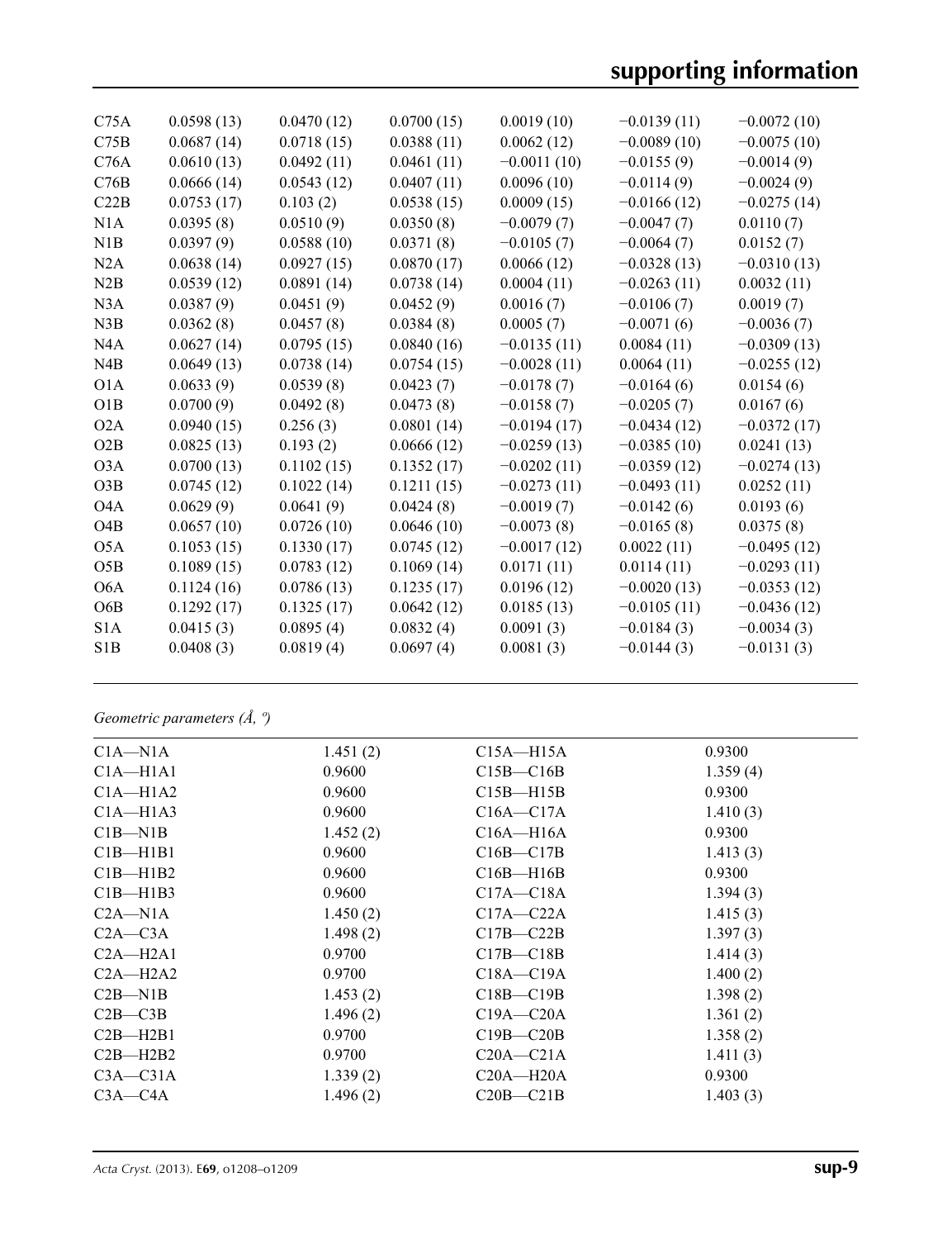| $C3B - C31B$  | 1.338(2)   | $C20B - H20B$                      | 0.9300   |
|---------------|------------|------------------------------------|----------|
| $C3B - C4B$   | 1.495(2)   | $C21A - C22A$                      | 1.354(3) |
| $C4A - O1A$   | 1.2119(19) | $C21A - H21A$                      | 0.9300   |
| $C4A - C5A$   | 1.516(2)   | $C21B - C22B$                      | 1.346(3) |
| $C4B - O1B$   | 1.210(2)   | $C21B - H21B$                      | 0.9300   |
| $C4B - C5B$   | 1.515(2)   | $C22A - H22A$                      | 0.9300   |
| $C5A - C6A$   | 1.524(2)   | $C31A - C32A$                      | 1.463(2) |
| $C5A - C7A$   | 1.557(2)   | $C31A - H31A$                      | 0.9300   |
| $C5A - C11A$  | 1.604(2)   | $C31B - C32B$                      | 1.455(2) |
| $C5B - C6B$   | 1.520(2)   | $C31B-H31B$                        | 0.9300   |
| $C5B - C7B$   | 1.563(2)   | $C32A - C37A$                      | 1.389(3) |
| $C5B - C11B$  | 1.602(2)   | $C32A - C33A$                      | 1.393(3) |
| $C6A - N1A$   | 1.450(2)   | $C32B - C37B$                      | 1.390(3) |
| $C6A - H6A1$  | 0.9700     | $C32B - C33B$                      | 1.391(3) |
| $C6A - H6A2$  | 0.9700     | $C33A - C34A$                      | 1.372(3) |
| $C6B-M1B$     | 1.451(2)   | C33A-H33A                          | 0.9300   |
| $C6B - H6B1$  | 0.9700     | $C33B - C34B$                      | 1.365(3) |
| $C6B - H6B2$  | 0.9700     | $C33B - H33B$                      | 0.9300   |
| $C7A - C8A$   | 1.514(2)   | $C34A - C35A$                      | 1.360(3) |
| $C7A - C71A$  | 1.515(2)   | C34A-H34A                          | 0.9300   |
| $C7A - H7A$   | 0.9800     | $C34B - C35B$                      | 1.372(3) |
| $C7B - C8B$   | 1.516(2)   | $C34B - H34B$                      | 0.9300   |
| $C7B - C71B$  | 1.517(2)   | $C35A - C36A$                      | 1.360(3) |
| $C7B - H7B$   | 0.9800     | $C35A - N2A$                       | 1.469(3) |
| $C8A - N3A$   | 1.454(2)   | $C35B - C36B$                      | 1.364(3) |
| $C8A - C9A$   | 1.507(3)   | $C35B - N2B$                       | 1.467(3) |
| $C8A - H8A$   | 0.9800     | $C36A - C37A$                      | 1.380(3) |
| $C8B$ —N3B    | 1.455(2)   | $C36A - H36A$                      | 0.9300   |
| $C8B - C9B$   | 1.512(2)   | $C36B - C37B$                      | 1.377(3) |
| $C8B - H8B$   | 0.9800     | $C36B$ —H $36B$                    | 0.9300   |
| $C9A - S1A$   | 1.819(2)   | C37A-H37A                          | 0.9300   |
| C9A-H9A1      | 0.9700     | $C37B - H37B$                      | 0.9300   |
| $C9A - H9A2$  | 0.9700     | $C71A - C72A$                      | 1.381(2) |
| $C9B - S1B$   | 1.815(2)   | $C71A - C76A$                      | 1.382(2) |
| C9B-H9B1      | 0.9700     | $C71B - C76B$                      | 1.378(2) |
| $C9B - H9B2$  | 0.9700     | $C71B - C72B$                      | 1.381(2) |
| $C10A - N3A$  | 1.442(2)   | $C72A - C73A$                      | 1.377(3) |
| $C10A - S1A$  | 1.818(2)   | $C72A - H72A$                      | 0.9300   |
| $C10A - H10A$ | 0.9700     | $C72B - C73B$                      | 1.377(3) |
| $C10A - H10B$ | 0.9700     | $C72B - H72B$                      | 0.9300   |
| $C10B - N3B$  | 1.440(2)   | $C73A - C74A$                      | 1.355(3) |
| $C10B - S1B$  | 1.8160(19) | C <sub>73A</sub> —H <sub>73A</sub> | 0.9300   |
| $C10B - H10C$ | 0.9700     |                                    | 1.365(3) |
| $C10B - H10D$ | 0.9700     | $C73B - C74B$<br>$C73B - H73B$     | 0.9300   |
| $C11A - N3A$  |            | $C74A - C75A$                      |          |
|               | 1.463(2)   | $C74A - N4A$                       | 1.371(3) |
| $C11A - C19A$ | 1.517(2)   |                                    | 1.458(3) |
| $C11A - C12A$ | 1.562(2)   | $C74B - C75B$                      | 1.353(3) |
| $C11B - N3B$  | 1.454(2)   | $C74B - N4B$                       | 1.465(3) |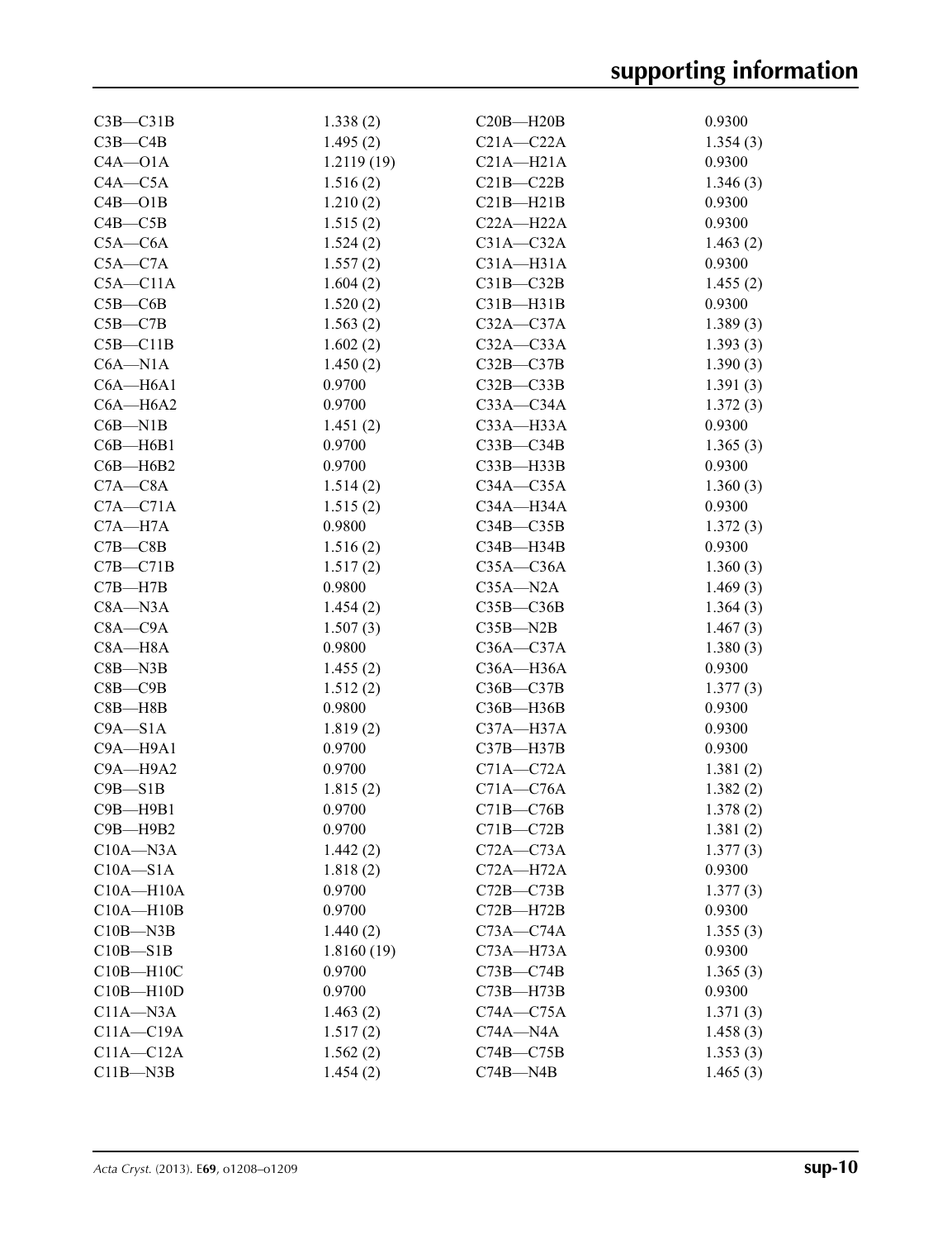| $C11B - C19B$          | 1.520(2)   | $C75A - C76A$        | 1.373(3)    |
|------------------------|------------|----------------------|-------------|
| $C11B - C12B$          | 1.572(2)   | $C75A - H75A$        | 0.9300      |
| $C12A - O4A$           | 1.217(2)   | $C75B - C76B$        | 1.378(3)    |
| $C12A - C13A$          | 1.467(3)   | $C75B - H75B$        | 0.9300      |
| $C12B - O4B$           | 1.211(2)   | $C76A - H76A$        | 0.9300      |
| $C12B - C13B$          | 1.484(3)   | $C76B - H76B$        | 0.9300      |
| $C13A - C14A$          | 1.364(3)   | $C22B - H22B$        | 0.9300      |
| $C13A - C18A$          | 1.400(3)   | $N2A - O3A$          | 1.203(3)    |
| $C13B - C14B$          | 1.378(3)   | $N2A - 02A$          | 1.215(3)    |
| $C13B - C18B$          | 1.392(3)   | $N2B - O3B$          | 1.200(2)    |
| $C14A - C15A$          |            |                      |             |
|                        | 1.394(3)   | $N2B - O2B$          | 1.220(2)    |
| $C14A - H14A$          | 0.9300     | $NAA - O5A$          | 1.210(3)    |
| $C14B - C15B$          | 1.404(4)   | $NAA - O6A$          | 1.220(3)    |
| $C14B - H14B$          | 0.9300     | $N4B$ — $O6B$        | 1.207(3)    |
| $C15A - C16A$          | 1.377(3)   | $N4B$ — $O5B$        | 1.221(3)    |
| $NIA$ - $C1A$ - $H1A1$ | 109.5      | $C15A - C16A - H16A$ | 119.6       |
| $NIA$ - $CIA$ - $HIA2$ | 109.5      | $C17A - C16A - H16A$ | 119.6       |
| $H1A1 - C1A - H1A2$    | 109.5      | $C15B - C16B - C17B$ | 121.5(3)    |
| $NIA - CIA - H1A3$     | 109.5      | $C15B - C16B - H16B$ | 119.2       |
| $H1A1 - C1A - H1A3$    | 109.5      | $C17B - C16B - H16B$ | 119.2       |
| $H1A2-C1A-H1A3$        | 109.5      | $C18A - C17A - C16A$ | 116.0(2)    |
| NIB—C1B—H1B1           | 109.5      | $C18A - C17A - C22A$ | 115.68(19)  |
| NIB—C1B—H1B2           | 109.5      | $C16A - C17A - C22A$ | 128.3(2)    |
| $H1B1 - C1B - H1B2$    | 109.5      | $C22B - C17B - C16B$ | 129.0(2)    |
| NIB—C1B—H1B3           | 109.5      | $C22B - C17B - C18B$ | 116.23(19)  |
|                        |            |                      |             |
| $H1B1 - C1B - H1B3$    | 109.5      | $C16B - C17B - C18B$ | 114.7(3)    |
| $H1B2-C1B-H1B3$        | 109.5      | $C17A - C18A - C13A$ | 122.60(18)  |
| $N1A-C2A-C3A$          | 113.67(14) | $C17A - C18A - C19A$ | 123.98(19)  |
| $NIA-C2A-H2A1$         | 108.8      | $C13A - C18A - C19A$ | 113.37(16)  |
| $C3A - C2A - H2A1$     | 108.8      | $C13B - C18B - C19B$ | 113.45(17)  |
| $N1A - C2A - H2A2$     | 108.8      | C13B-C18B-C17B       | 123.68 (19) |
| $C3A - C2A - H2A2$     | 108.8      | C19B-C18B-C17B       | 122.8(2)    |
| $H2A1-C2A-H2A2$        | 107.7      | $C20A - C19A - C18A$ | 118.58(17)  |
| $N1B-C2B-C3B$          | 113.39(14) | $C20A - C19A - C11A$ | 132.23(16)  |
| $N1B-C2B-H2B1$         | 108.9      | $C18A - C19A - C11A$ | 109.16(15)  |
| $C3B - C2B - H2B1$     | 108.9      | $C20B - C19B - C18B$ | 118.34(17)  |
| $NIB-C2B-H2B2$         | 108.9      | $C20B - C19B - C11B$ | 132.19(15)  |
| $C3B - C2B - H2B2$     | 108.9      | $C18B - C19B - C11B$ | 109.47(15)  |
| $H2B1-C2B-H2B2$        | 107.7      | $C19A - C20A - C21A$ | 118.58(19)  |
| $C31A - C3A - C4A$     | 115.76(15) | C19A-C20A-H20A       | 120.7       |
| $C31A - C3A - C2A$     | 125.07(16) | $C21A - C20A - H20A$ | 120.7       |
| $C4A - C3A - C2A$      | 119.16(14) | $C19B - C20B - C21B$ | 119.37(18)  |
| $C31B - C3B - C4B$     | 115.16(16) | C19B-C20B-H20B       | 120.3       |
| $C31B-C3B-C2B$         | 125.78(16) | $C21B-C20B-H20B$     | 120.3       |
| $C4B - C3B - C2B$      | 119.06(14) | $C22A - C21A - C20A$ | 122.6(2)    |
| $O1A - C4A - C3A$      | 121.60(15) | $C22A - C21A - H21A$ | 118.7       |
| $O1A - C4A - C5A$      | 121.95(15) | $C20A - C21A - H21A$ | 118.7       |
|                        |            |                      |             |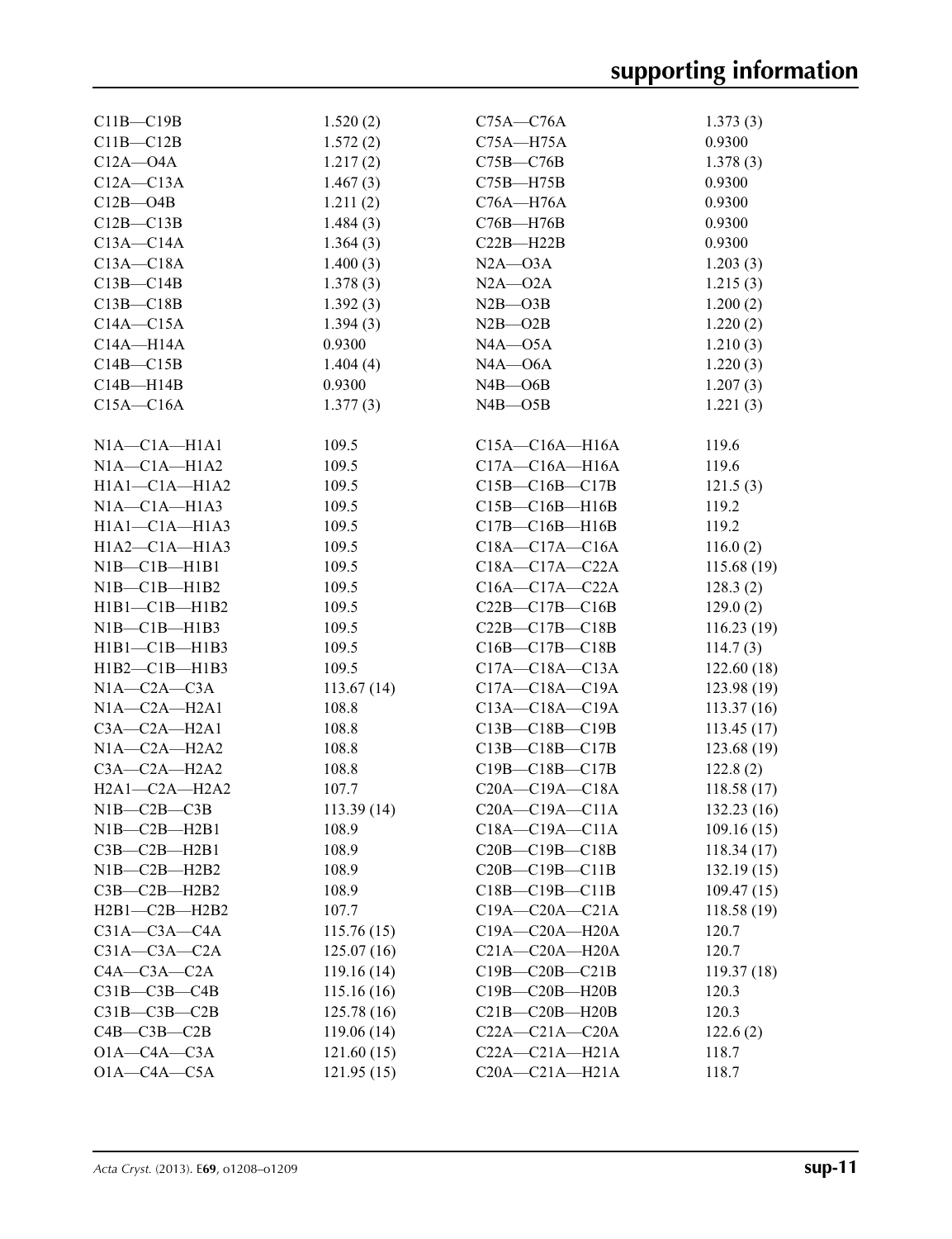| $C3A - C4A - C5A$     | 116.45(14) | $C22B - C21B - C20B$ | 122.4(2)    |
|-----------------------|------------|----------------------|-------------|
| $O1B - C4B - C3B$     | 121.51(15) | $C22B - C21B - H21B$ | 118.8       |
| $O1B - C4B - C5B$     | 121.76(15) | $C20B - C21B - H21B$ | 118.8       |
| $C3B - C4B - C5B$     | 116.73(15) | $C21A - C22A - C17A$ | 120.5(2)    |
| $C4A - C5A - C6A$     | 106.64(13) | $C21A - C22A - H22A$ | 119.8       |
| $C4A - C5A - C7A$     | 113.46(13) | C17A-C22A-H22A       | 119.8       |
| $C6A - C5A - C7A$     | 113.25(13) | $C3A - C31A - C32A$  | 130.52(17)  |
| $C4A - C5A - C11A$    | 108.48(12) | $C3A - C31A - H31A$  | 114.7       |
| $C6A - C5A - C11A$    | 110.76(13) | $C32A - C31A - H31A$ | 114.7       |
| $C7A - C5A - C11A$    | 104.21(12) | $C3B - C31B - C32B$  | 132.21 (18) |
| $C4B - C5B - C6B$     | 106.88(13) | $C3B - C31B - H31B$  | 113.9       |
| $C4B - C5B - C7B$     | 112.59(13) | $C32B - C31B - H31B$ | 113.9       |
| $C6B - C5B - C7B$     | 113.10(13) | $C37A - C32A - C33A$ | 117.70(16)  |
| $C4B - C5B - C11B$    | 109.06(13) | $C37A - C32A - C31A$ | 117.09(17)  |
| $C6B - C5B - C11B$    | 111.25(13) | $C33A - C32A - C31A$ | 125.14(16)  |
| $C7B - C5B - C11B$    | 103.97(12) | C37B-C32B-C33B       | 117.44(17)  |
| $N1A-C6A-C5A$         | 107.80(13) | $C37B - C32B - C31B$ | 126.05(16)  |
| $N1A - C6A - H6A1$    | 110.1      | C33B-C32B-C31B       | 116.47(17)  |
| $C5A - C6A - H6A1$    | 110.1      | $C34A - C33A - C32A$ | 121.15(18)  |
| $N1A - C6A - H6A2$    | 110.1      | C34A-C33A-H33A       | 119.4       |
| $C5A - C6A - H6A2$    | 110.1      | C32A-C33A-H33A       | 119.4       |
| H6A1-C6A-H6A2         | 108.5      | $C34B - C33B - C32B$ | 122.27(19)  |
| $N1B - C6B - C5B$     | 107.67(13) | $C34B - C33B - H33B$ | 118.9       |
| NIB—C6B—H6B1          | 110.2      | C32B-C33B-H33B       | 118.9       |
| $C5B - C6B - H6B1$    | 110.2      | C35A-C34A-C33A       | 119.05(19)  |
| NIB—C6B—H6B2          | 110.2      | $C35A - C34A - H34A$ | 120.5       |
| $C5B - C6B - H6B2$    | 110.2      | C33A-C34A-H34A       | 120.5       |
| H6B1-C6B-H6B2         | 108.5      | $C33B - C34B - C35B$ | 118.15(18)  |
| $C8A - C7A - C71A$    | 117.52(14) | C33B-C34B-H34B       | 120.9       |
| $C8A - C7A - C5A$     | 103.12(13) | $C35B - C34B - H34B$ | 120.9       |
| $C71A - C7A - C5A$    | 113.92(14) | $C36A - C35A - C34A$ | 122.13(18)  |
| $C8A - C7A - H7A$     | 107.2      | $C36A - C35A - N2A$  | 118.7(2)    |
| $C71A - C7A - H7A$    | 107.2      | $C34A - C35A - N2A$  | 119.2(2)    |
| $C5A - C7A - H7A$     | 107.2      | C36B-C35B-C34B       | 122.09(18)  |
| $C8B - C7B - C71B$    | 117.92(14) | $C36B - C35B - N2B$  | 119.8(2)    |
| $C8B - C7B - C5B$     | 102.36(13) | $C34B - C35B - N2B$  | 118.10(19)  |
| $C71B - C7B - C5B$    | 114.82(14) | C35A-C36A-C37A       | 118.85 (19) |
| $C8B - C7B - H7B$     | 107.0      | C35A-C36A-H36A       | 120.6       |
| $C71B - C7B - H7B$    | 107.0      | C37A-C36A-H36A       | 120.6       |
| $C5B - C7B - H7B$     | 107.0      | C35B-C36B-C37B       | 119.07 (19) |
| $N3A - C8A - C9A$     | 105.06(15) | C35B-C36B-H36B       | 120.5       |
| $N3A - C8A - C7A$     | 100.15(13) | C37B-C36B-H36B       | 120.5       |
| $C9A - C8A - C7A$     | 119.57(16) | C36A-C37A-C32A       | 121.1(2)    |
| N3A-C8A-H8A           | 110.4      | C36A-C37A-H37A       | 119.4       |
| C9A-C8A-H8A           | 110.4      | C32A-C37A-H37A       | 119.4       |
| $C7A - C8A - H8A$     | 110.4      | C36B-C37B-C32B       | 120.98 (18) |
| $N3B$ - $C8B$ - $C9B$ | 104.42(14) |                      | 119.5       |
|                       |            | C36B-C37B-H37B       |             |
| $N3B$ - $C8B$ - $C7B$ | 100.06(12) | C32B-C37B-H37B       | 119.5       |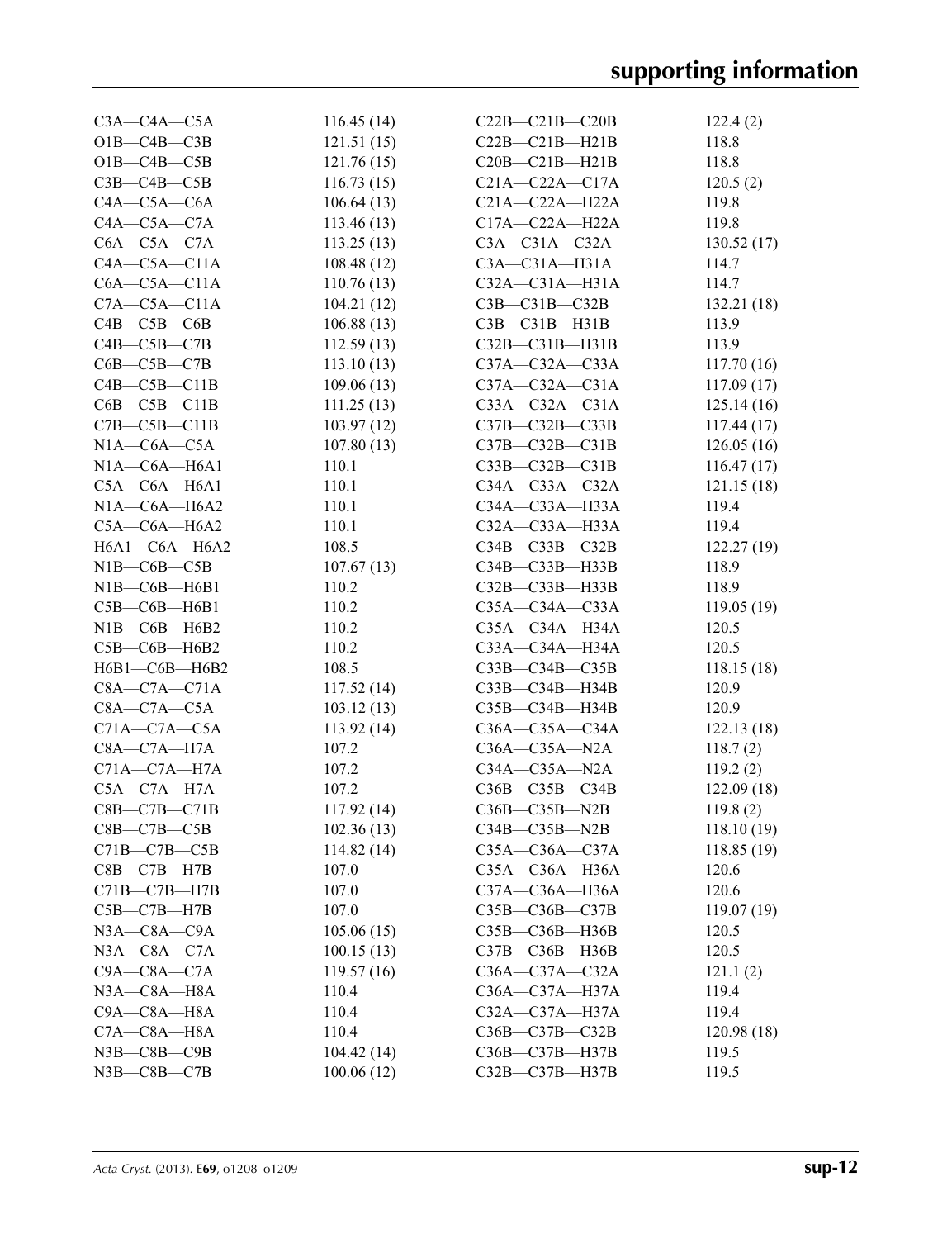| $C9B - C8B - C7B$       | 119.34(15)  | $C72A - C71A - C76A$ | 118.22(17)  |
|-------------------------|-------------|----------------------|-------------|
| $N3B - C8B - H8B$       | 110.7       | $C72A - C71A - C7A$  | 122.83(16)  |
| C9B-C8B-H8B             | 110.7       | $C76A - C71A - C7A$  | 118.94(15)  |
| $C7B - C8B - H8B$       | 110.7       | C76B-C71B-C72B       | 117.98(16)  |
| $C8A - C9A - S1A$       | 104.85(14)  | C76B-C71B-C7B        | 122.36(16)  |
| C8A-C9A-H9A1            | 110.8       | $C72B - C71B - C7B$  | 119.64(15)  |
| $SIA$ — $C9A$ —H $9A1$  | 110.8       | $C73A - C72A - C71A$ | 120.48(19)  |
| $C8A - C9A - H9A2$      | 110.8       | C73A-C72A-H72A       | 119.8       |
| $SIA$ — $C9A$ — $H9A2$  | 110.8       | $C71A - C72A - H72A$ | 119.8       |
| Н9А1-С9А-Н9А2           | 108.9       | $C73B - C72B - C71B$ | 121.05(18)  |
| $C8B - C9B - S1B$       | 104.97(12)  | C73B-C72B-H72B       | 119.5       |
| $C8B - C9B - H9B1$      | 110.8       | C71B-C72B-H72B       | 119.5       |
| $S1B$ — $C9B$ —H $9B1$  | 110.8       | $C74A - C73A - C72A$ | 119.84 (19) |
| С8В-С9В-Н9В2            | 110.8       | C74A-C73A-H73A       | 120.1       |
| $SIB$ — $C9B$ — $H9B2$  | 110.8       | C72A-C73A-H73A       | 120.1       |
| Н9В1-С9В-Н9В2           | 108.8       | C74B-C73B-C72B       | 119.02(19)  |
| $N3A - C10A - S1A$      | 103.77(13)  | C74B-C73B-H73B       | 120.5       |
| $N3A - C10A - H10A$     | 111.0       | C72B-C73B-H73B       | 120.5       |
| $SIA - Cl0A - H10A$     | 111.0       | $C73A - C74A - C75A$ | 121.34(18)  |
| $N3A - C10A - H10B$     | 111.0       | $C73A - C74A - N4A$  | 119.5(2)    |
| $SIA - Cl0A - H10B$     | 111.0       | $C75A - C74A - N4A$  | 119.2(2)    |
| H10A-C10A-H10B          | 109.0       | C75B-C74B-C73B       | 121.55(18)  |
| $N3B - C10B - S1B$      | 104.06(12)  | $C75B - C74B - N4B$  | 118.8(2)    |
| $N3B - C10B - H10C$     | 110.9       | $C73B - C74B - N4B$  | 119.6(2)    |
| $SIB - C10B - H10C$     | 110.9       | $C74A - C75A - C76A$ | 118.6(2)    |
| $N3B - C10B - H10D$     | 110.9       | C74A-C75A-H75A       | 120.7       |
| $SIB - C10B - H10D$     | 110.9       | $C76A - C75A - H75A$ | 120.7       |
| $H10C-C10B-H10D$        | 109.0       | C74B-C75B-C76B       | 119.11(19)  |
| $N3A - C11A - C19A$     | 111.57(14)  | C74B-C75B-H75B       | 120.4       |
| $N3A - C11A - C12A$     | 113.36(13)  | C76B-C75B-H75B       | 120.4       |
| $C19A - C11A - C12A$    | 101.75(13)  | $C75A - C76A - C71A$ | 121.53(18)  |
| $N3A - C11A - C5A$      | 101.21(12)  | C75A-C76A-H76A       | 119.2       |
| $C19A - C11A - C5A$     | 117.74(13)  | C71A-C76A-H76A       | 119.2       |
| $C12A - C11A - C5A$     | 111.73(13)  | C75B-C76B-C71B       | 121.29(19)  |
| N3B-C11B-C19B           | 111.98(13)  | C75B-C76B-H76B       | 119.4       |
| $N3B$ — $C11B$ — $C12B$ | 113.71 (14) | $C71B-C76B-H76B$     | 119.4       |
| $C19B - C11B - C12B$    | 101.67(13)  | $C21B-C22B-C17B$     | 120.7(2)    |
| $N3B - C11B - C5B$      | 101.68(12)  | C21B-C22B-H22B       | 119.7       |
| $C19B - C11B - C5B$     | 115.73(13)  | C17B-C22B-H22B       | 119.7       |
| $C12B - C11B - C5B$     | 112.59(13)  | $C2A-M1A-C6A$        | 111.74(14)  |
| $O4A - C12A - C13A$     | 127.13(17)  | $C2A-M1A-C1A$        | 111.07(14)  |
| $O4A - C12A - C11A$     | 123.82(16)  | $C6A - N1A - C1A$    | 113.39(14)  |
| $C13A - C12A - C11A$    | 108.54(15)  | $C6B-M1B-C1B$        | 113.20(14)  |
| $O4B - C12B - C13B$     | 127.88(18)  | $C6B-M1B-C2B$        | 112.52(14)  |
| $O4B - C12B - C11B$     | 123.96(17)  | $C1B-M1B-C2B$        | 110.65(15)  |
| $C13B - C12B - C11B$    | 107.59(16)  | $O3A - N2A - O2A$    | 123.5(2)    |
| $C14A - C13A - C18A$    | 120.52(19)  | O3A-N2A-C35A         | 118.6(2)    |
| $C14A - C13A - C12A$    | 132.42 (19) | $O2A - N2A - C35A$   | 117.8(2)    |
|                         |             |                      |             |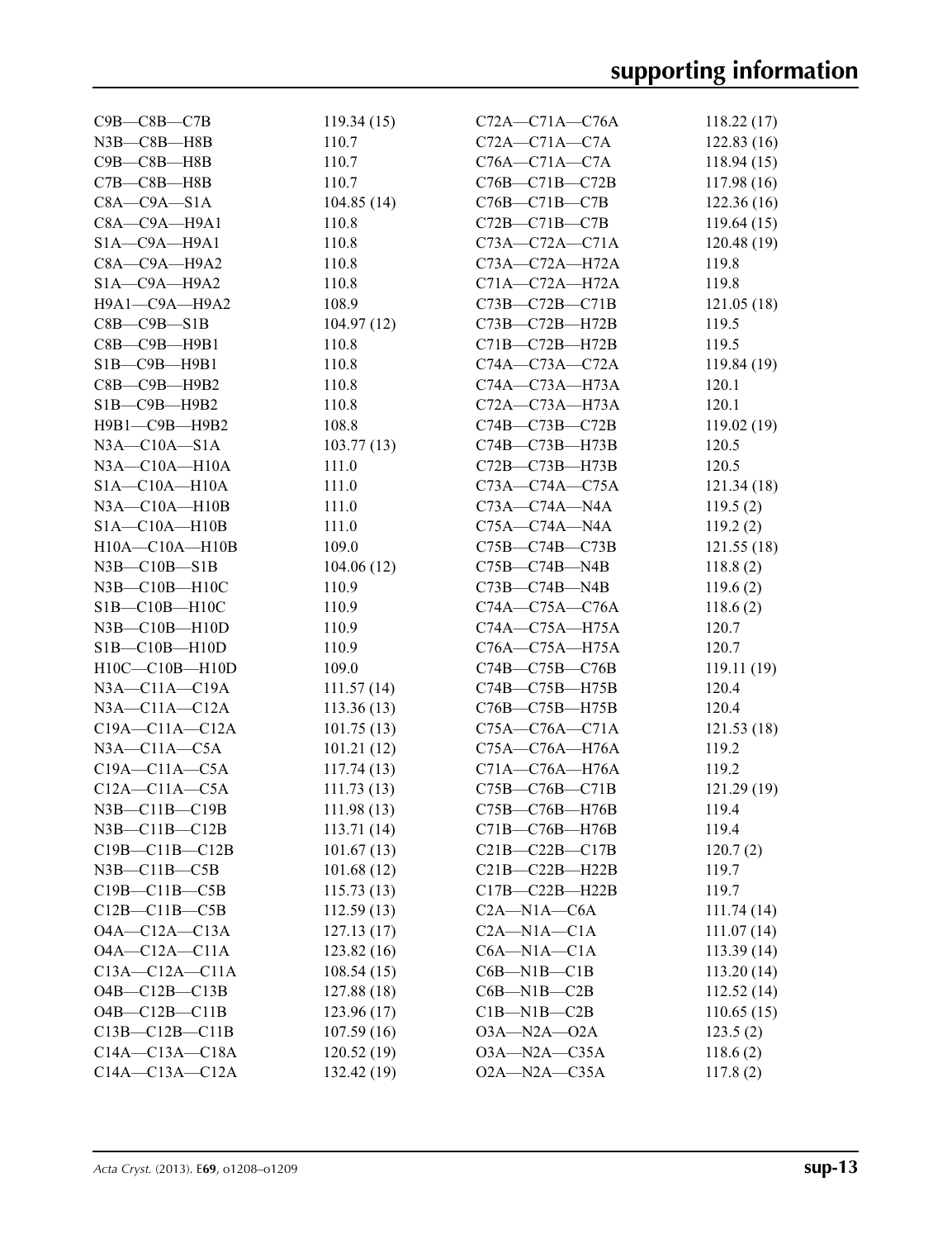| $C18A - C13A - C12A$          | 107.05(16)    | $O3B-M2B-O2B$                    | 123.6(2)      |
|-------------------------------|---------------|----------------------------------|---------------|
| $C14B - C13B - C18B$          | 119.7(2)      | $O3B-M2B-C35B$                   | 118.4(2)      |
| $C14B - C13B - C12B$          | 132.8(2)      | $O2B - N2B - C35B$               | 117.8(2)      |
| $C18B - C13B - C12B$          | 107.44(16)    | $C10A - N3A - C8A$               | 110.40(14)    |
| $C13A - C14A - C15A$          | 117.8(2)      | $C10A - N3A - C11A$              | 120.56(14)    |
| $C13A - C14A - H14A$          | 121.1         | $C8A - N3A - C11A$               | 108.50(13)    |
| $C15A - C14A - H14A$          | 121.1         | $C10B$ —N3B—C11B                 | 120.76(14)    |
| $C13B - C14B - C15B$          | 117.5(3)      | $C10B - N3B - C8B$               | 110.51(13)    |
| $C13B - C14B - H14B$          | 121.2         | $C11B - N3B - C8B$               | 108.83(13)    |
| $C15B - C14B - H14B$          | 121.2         | $O5A - N4A - O6A$                | 123.0(2)      |
| $C16A - C15A - C14A$          | 122.4(2)      | $O5A - N4A - C74A$               | 118.9(2)      |
| $C16A - C15A - H15A$          | 118.8         | O6A-N4A-C74A                     | 118.1(2)      |
| $C14A - C15A - H15A$          | 118.8         | $O6B - N4B - O5B$                | 123.4(2)      |
| $C16B - C15B - C14B$          | 122.8(2)      | $O6B$ —N4B—C74B                  | 119.2(2)      |
| $C16B - C15B - H15B$          | 118.6         | $O5B-M4B-C74B$                   | 117.4(2)      |
| $C14B - C15B - H15B$          | 118.6         | $C10A - S1A - C9A$               | 93.73 (9)     |
|                               |               |                                  |               |
| $C15A - C16A - C17A$          | 120.7(2)      | $C9B - S1B - C10B$               | 93.57(8)      |
| $N1A - C2A - C3A - C31A$      | $-156.81(17)$ | C13B-C18B-C19B-C20B              | 175.10(17)    |
| $N1A - C2A - C3A - C4A$       | 21.9(2)       | C17B-C18B-C19B-C20B              | $-2.8(3)$     |
| $N1B-C2B-C3B-C31B$            | 157.16(17)    | C13B-C18B-C19B-C11B              | $-5.0(2)$     |
| $N1B-C2B-C3B-C4B$             | $-22.0(2)$    | C17B-C18B-C19B-C11B              | 177.08(17)    |
| $C31A - C3A - C4A - O1A$      | $-21.9(2)$    | $N3B$ — $C11B$ — $C19B$ — $C20B$ | $-52.4(2)$    |
| $C2A - C3A - C4A - O1A$       | 159.25(16)    | $C12B - C11B - C19B - C20B$      | $-174.10(19)$ |
| $C31A - C3A - C4A - C5A$      | 157.53(15)    | $C5B - C11B - C19B - C20B$       | 63.5(2)       |
| $C2A - C3A - C4A - C5A$       | $-21.3(2)$    | $N3B - C11B - C19B - C18B$       | 127.78(15)    |
| $C31B - C3B - C4B - O1B$      | 22.4(2)       | $C12B - C11B - C19B - C18B$      | 6.03(18)      |
| $C2B - C3B - C4B - O1B$       | $-158.36(17)$ | $C5B - C11B - C19B - C18B$       | $-116.32(16)$ |
| $C31B - C3B - C4B - C5B$      | $-157.45(15)$ | $C18A - C19A - C20A - C21A$      | $-4.0(3)$     |
| $C2B$ — $C3B$ — $C4B$ — $C5B$ | 21.8(2)       | $C11A-C19A-C20A-C21A$            | 177.93 (18)   |
| $O1A - C4A - C5A - C6A$       | $-138.97(16)$ | C18B-C19B-C20B-C21B              | 4.4(3)        |
| $C3A - C4A - C5A - C6A$       |               | $C11B - C19B - C20B - C21B$      | $-175.47(18)$ |
| $O1A - C4A - C5A - C7A$       | 41.59(18)     | C19A-C20A-C21A-C22A              | 2.6(3)        |
| $C3A - C4A - C5A - C7A$       | $-13.6(2)$    |                                  |               |
| $O1A - C4A - C5A - C11A$      | 166.97(13)    | $C19B - C20B - C21B - C22B$      | $-2.5(3)$     |
|                               | 101.69(18)    | $C20A - C21A - C22A - C17A$      | 0.7(4)        |
| $C3A - C4A - C5A - C11A$      | $-77.74(17)$  | $C18A - C17A - C22A - C21A$      | $-2.3(3)$     |
| $O1B - C4B - C5B - C6B$       | 138.27(16)    | $C16A - C17A - C22A - C21A$      | 175.3(2)      |
| $C3B - C4B - C5B - C6B$       | $-41.90(18)$  | $C4A - C3A - C31A - C32A$        | $-179.26(17)$ |
| $O1B - C4B - C5B - C7B$       | 13.5(2)       | $C2A - C3A - C31A - C32A$        | $-0.5(3)$     |
| $C3B - C4B - C5B - C7B$       | $-166.67(14)$ | $C4B - C3B - C31B - C32B$        | 179.15(18)    |
| $O1B - C4B - C5B - C11B$      | $-101.37(18)$ | $C2B - C3B - C31B - C32B$        | 0.0(3)        |
| $C3B - C4B - C5B - C11B$      | 78.47 (17)    | $C3A - C31A - C32A - C37A$       | 160.6(2)      |
| $C4A - C5A - C6A - N1A$       | $-65.84(17)$  | $C3A - C31A - C32A - C33A$       | $-22.4(3)$    |
| $C7A - C5A - C6A - N1A$       | 168.66(13)    | C3B-C31B-C32B-C37B               | 18.9(3)       |
| $C11A - C5A - C6A - N1A$      | 52.00(17)     | $C3B - C31B - C32B - C33B$       | $-163.6(2)$   |
| $C4B - C5B - C6B - N1B$       | 65.10(17)     | C37A-C32A-C33A-C34A              | $-0.3(3)$     |
| $C7B - C5B - C6B - N1B$       | $-170.44(13)$ | $C31A - C32A - C33A - C34A$      | $-177.38(18)$ |
| $C11B - C5B - C6B - N1B$      | $-53.86(17)$  | C37B-C32B-C33B-C34B              | 0.8(3)        |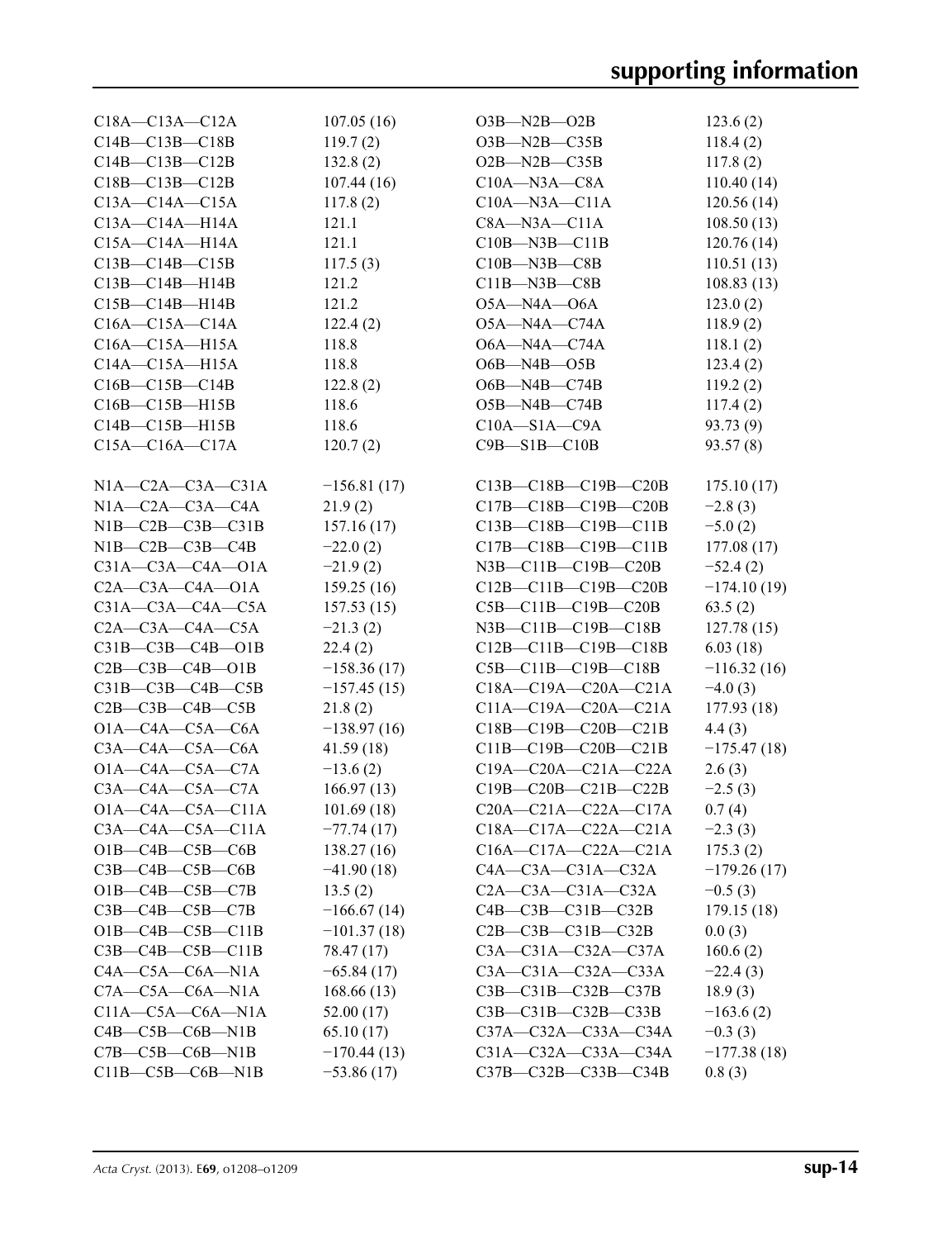| $C4A - C5A - C7A - C8A$       | 139.87 (14)   | $C31B - C32B - C33B - C34B$      | $-176.9(2)$   |
|-------------------------------|---------------|----------------------------------|---------------|
| $C6A - C5A - C7A - C8A$       | $-98.37(16)$  | C32A-C33A-C34A-C35A              | 1.2(3)        |
| $C11A - C5A - C7A - C8A$      | 22.07(16)     | C32B-C33B-C34B-C35B              | $-0.9(3)$     |
| $C4A - C5A - C7A - C71A$      | $-91.65(17)$  | C33A-C34A-C35A-C36A              | $-1.0(3)$     |
| $C6A - C5A - C7A - C71A$      | 30.1(2)       | $C33A - C34A - C35A - N2A$       | 178.38 (19)   |
| C11A-C5A-C7A-C71A             | 150.56(14)    | $C33B - C34B - C35B - C36B$      | 0.2(3)        |
| $C4B - C5B - C7B - C8B$       | $-142.61(14)$ | $C33B - C34B - C35B - N2B$       | 179.7(2)      |
| $C6B - C5B - C7B - C8B$       | 96.09(16)     | $C34A - C35A - C36A - C37A$      | $-0.1(4)$     |
| $C11B - C5B - C7B - C8B$      | $-24.71(15)$  | N2A-C35A-C36A-C37A               | $-179.5(2)$   |
| $C4B - C5B - C7B - C71B$      | 88.38 (17)    | $C34B - C35B - C36B - C37B$      | 0.5(3)        |
| $C6B - C5B - C7B - C71B$      | $-32.91(19)$  | $N2B$ — $C35B$ — $C36B$ — $C37B$ | $-179.00(18)$ |
| $C11B - C5B - C7B - C71B$     | $-153.71(14)$ | $C35A - C36A - C37A - C32A$      | 1.1(4)        |
| $C71A - C7A - C8A - N3A$      | $-168.08(14)$ | C33A-C32A-C37A-C36A              | $-0.9(3)$     |
| $C5A - C7A - C8A - N3A$       | $-41.87(16)$  | C31A-C32A-C37A-C36A              | 176.4(2)      |
| $C71A - C7A - C8A - C9A$      | 78.0(2)       | C35B-C36B-C37B-C32B              | $-0.6(3)$     |
| $C5A - C7A - C8A - C9A$       | $-155.76(16)$ | $C33B - C32B - C37B - C36B$      | 0.0(3)        |
| $C71B - C7B - C8B - N3B$      | 170.29(14)    | $C31B - C32B - C37B - C36B$      | 177.42 (18)   |
| $C5B - C7B - C8B - N3B$       | 43.25(15)     | $C8A - C7A - C71A - C72A$        | 14.7(2)       |
| C71B-C7B-C8B-C9B              | $-76.8(2)$    | $C5A - C7A - C71A - C72A$        | $-106.05(19)$ |
| $C5B$ — $C7B$ — $C8B$ — $C9B$ | 156.20(15)    | $C8A - C7A - C71A - C76A$        | $-166.37(16)$ |
| $N3A$ — $C8A$ — $C9A$ — $S1A$ | 36.67(17)     | $C5A - C7A - C71A - C76A$        | 72.9(2)       |
| $C7A - C8A - C9A - S1A$       | 147.91 (14)   | C8B-C7B-C71B-C76B                | $-12.5(2)$    |
| $N3B$ — $C8B$ — $C9B$ — $S1B$ | $-37.70(16)$  | $C5B - C7B - C71B - C76B$        | 108.31(19)    |
| $C7B - C8B - C9B - S1B$       | $-148.29(13)$ | $C8B - C7B - C71B - C72B$        | 165.65(16)    |
| $C4A - C5A - C11A - N3A$      | $-115.31(14)$ | $C5B - C7B - C71B - C72B$        | $-73.6(2)$    |
| $C6A - C5A - C11A - N3A$      | 127.98(13)    | C76A-C71A-C72A-C73A              | $-0.3(3)$     |
| $C7A - C5A - C11A - N3A$      | 5.87(15)      | $C7A - C71A - C72A - C73A$       | 178.71 (17)   |
| $C4A - C5A - C11A - C19A$     | 6.54(19)      | C76B-C71B-C72B-C73B              | $-0.9(3)$     |
| $C6A - C5A - C11A - C19A$     | $-110.18(16)$ | $C7B - C71B - C72B - C73B$       | $-179.14(16)$ |
| $C7A - C5A - C11A - C19A$     | 127.71(15)    | $C71A - C72A - C73A - C74A$      | $-1.0(3)$     |
| $C4A - C5A - C11A - C12A$     | 123.75(15)    | $C71B - C72B - C73B - C74B$      | 0.5(3)        |
| $C6A - C5A - C11A - C12A$     | 7.03(18)      | $C72A - C73A - C74A - C75A$      | 1.1(3)        |
| $C7A - C5A - C11A - C12A$     | $-115.08(14)$ | $C72A - C73A - C74A - N4A$       | $-179.73(18)$ |
| $C4B - C5B - C11B - N3B$      | 117.27(14)    | C72B-C73B-C74B-C75B              | 0.4(3)        |
| $C6B - C5B - C11B - N3B$      | $-125.09(13)$ | $C72B - C73B - C74B - N4B$       | 178.22(17)    |
| $C7B - C5B - C11B - N3B$      | $-3.05(15)$   | $C73A - C74A - C75A - C76A$      | 0.0(3)        |
| $C4B - C5B - C11B - C19B$     | $-4.32(18)$   | N4A-C74A-C75A-C76A               | $-179.13(17)$ |
| $C6B - C5B - C11B - C19B$     | 113.32(15)    | C73B-C74B-C75B-C76B              | $-0.8(3)$     |
| $C7B - C5B - C11B - C19B$     | $-124.64(14)$ | N4B-C74B-C75B-C76B               | $-178.62(18)$ |
| $C4B - C5B - C11B - C12B$     | $-120.67(15)$ | C74A-C75A-C76A-C71A              | $-1.3(3)$     |
| $C6B - C5B - C11B - C12B$     | $-3.02(18)$   | $C72A - C71A - C76A - C75A$      | 1.4(3)        |
| $C7B - C5B - C11B - C12B$     | 119.01(14)    | C7A-C71A-C76A-C75A               | $-177.58(16)$ |
| N3A-C11A-C12A-04A             | $-49.7(2)$    | C74B-C75B-C76B-C71B              | 0.3(3)        |
| C19A-C11A-C12A-O4A            | $-169.64(17)$ | C72B-C71B-C76B-C75B              | 0.5(3)        |
| C5A—C11A—C12A—O4A             | 63.9(2)       | $C7B - C71B - C76B - C75B$       | 178.70(17)    |
| $N3A - C11A - C12A - C13A$    | 122.68(16)    | $C20B - C21B - C22B - C17B$      | $-1.3(4)$     |
| $C19A - C11A - C12A - C13A$   | 2.76(18)      | $C16B - C17B - C22B - C21B$      | $-175.7(2)$   |
| $C5A - C11A - C12A - C13A$    | $-123.73(15)$ | $C18B - C17B - C22B - C21B$      | 2.9(3)        |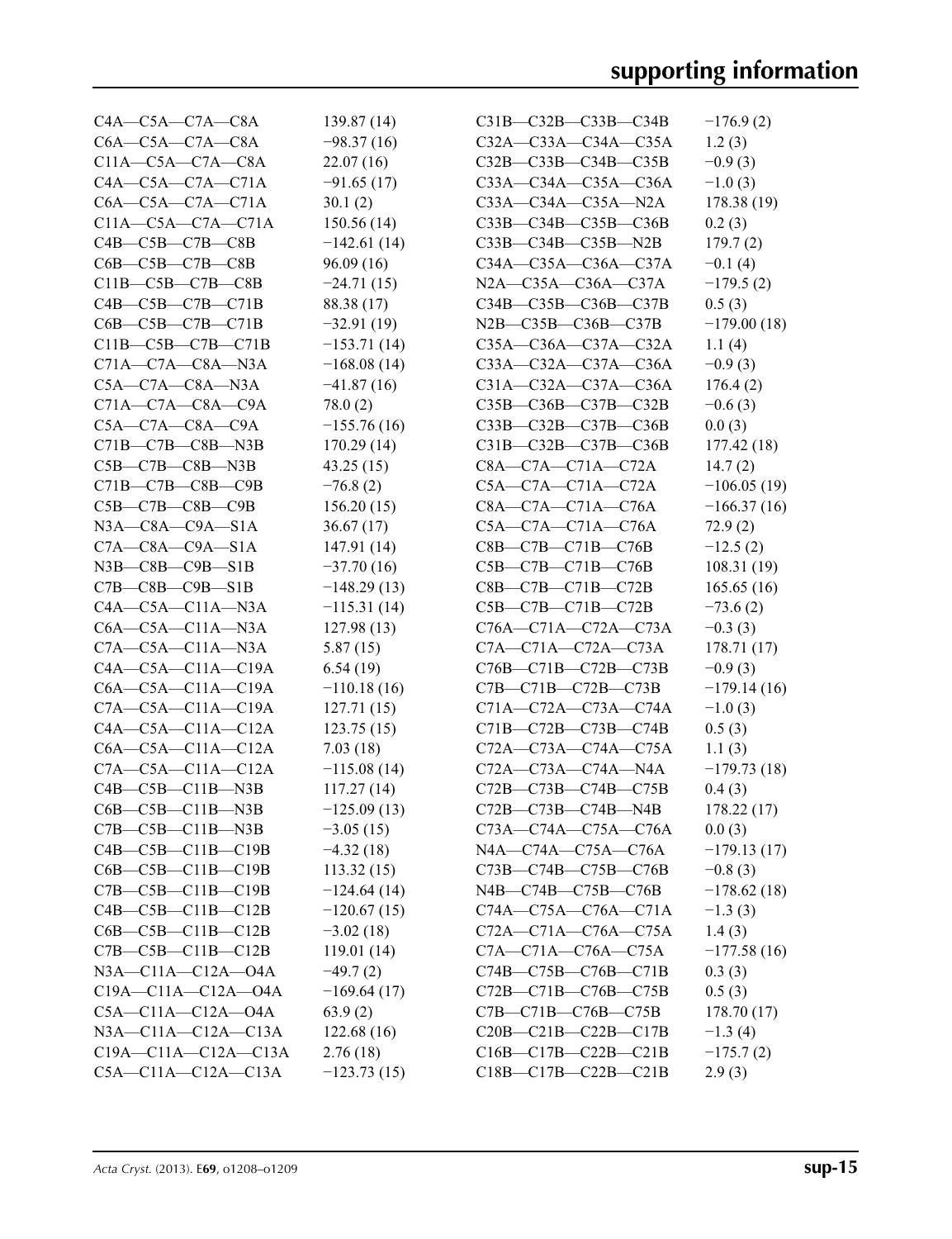| N3B—C11B—C12B—O4B           | 46.3(2)       | $C3A - C2A - N1A - C6A$    | $-46.7(2)$    |
|-----------------------------|---------------|----------------------------|---------------|
| $C19B - C11B - C12B - O4B$  | 166.82(18)    | $C3A - C2A - N1A - C1A$    | $-174.37(15)$ |
| $C5B - C11B - C12B - O4B$   | $-68.7(2)$    | $C5A - C6A - N1A - C2A$    | 70.98(17)     |
| $N3B - C11B - C12B - C13B$  | $-125.69(16)$ | $C5A - C6A - N1A - C1A$    | $-162.57(15)$ |
| $C19B - C11B - C12B - C13B$ | $-5.15(18)$   | $C5B - C6B - N1B - C1B$    | 163.39(16)    |
| $C5B - C11B - C12B - C13B$  | 119.33(15)    | $C5B - C6B - N1B - C2B$    | $-70.25(18)$  |
| O4A-C12A-C13A-C14A          | $-7.6(4)$     | $C3B - C2B - N1B - C6B$    | 46.4(2)       |
| $C11A-C12A-C13A-C14A$       | $-179.7(2)$   | $C3B - C2B - N1B - C1B$    | 174.13(16)    |
| $O4A - C12A - C13A - C18A$  | 170.98(18)    | $C36A - C35A - N2A - 03A$  | $-163.2(2)$   |
| $C11A - C12A - C13A - C18A$ | $-1.1(2)$     | $C34A - C35A - N2A - O3A$  | 17.4(3)       |
| $O4B - C12B - C13B - C14B$  | 9.5(4)        | $C36A - C35A - N2A - 02A$  | 19.0(3)       |
| $C11B - C12B - C13B - C14B$ | $-178.9(2)$   | $C34A - C35A - N2A - 02A$  | $-160.4(2)$   |
| $O4B - C12B - C13B - C18B$  | $-168.95(19)$ | $C36B - C35B - N2B - O3B$  | $-15.8(3)$    |
| $C11B-C12B-C13B-C18B$       | 2.6(2)        | $C34B - C35B - N2B - O3B$  | 164.7(2)      |
| $C18A - C13A - C14A - C15A$ | 0.3(3)        | $C36B - C35B - N2B - O2B$  | 161.2(2)      |
| $C12A - C13A - C14A - C15A$ | 178.7(2)      | $C34B - C35B - N2B - O2B$  | $-18.4(3)$    |
| $C18B - C13B - C14B - C15B$ | $-0.6(3)$     | $S1A - C10A - N3A - C8A$   | 40.47(17)     |
| $C12B - C13B - C14B - C15B$ | $-178.9(2)$   | $SIA - C10A - N3A - C11A$  | 168.26(12)    |
| $C13A - C14A - C15A - C16A$ | $-0.4(4)$     | $C9A - C8A - N3A - C10A$   | $-52.04(19)$  |
| $C13B - C14B - C15B - C16B$ | $-0.2(4)$     | $C7A - C8A - N3A - C10A$   | $-176.61(14)$ |
| $C14A - C15A - C16A - C17A$ | 0.6(4)        | $C9A - C8A - N3A - C11A$   |               |
| $C14B - C15B - C16B - C17B$ | 1.2(5)        |                            | 173.81 (15)   |
|                             |               | $C7A - C8A - N3A - C11A$   | 49.25(16)     |
| C15A-C16A-C17A-C18A         | $-0.5(3)$     | $C19A - C11A - N3A - C10A$ | 71.2(2)       |
| $C15A - C16A - C17A - C22A$ | $-178.1(2)$   | $C12A - C11A - N3A - C10A$ | $-43.0(2)$    |
| $C15B - C16B - C17B - C22B$ | 177.5(3)      | $C5A - C11A - N3A - C10A$  | $-162.77(15)$ |
| $C15B - C16B - C17B - C18B$ | $-1.1(4)$     | $C19A - C11A - N3A - C8A$  | $-160.18(14)$ |
| $C16A - C17A - C18A - C13A$ | 0.4(3)        | $C12A - C11A - N3A - C8A$  | 85.66 (17)    |
| $C22A - C17A - C18A - C13A$ | 178.31(19)    | $C5A - C11A - N3A - C8A$   | $-34.13(16)$  |
| C16A-C17A-C18A-C19A         | $-177.18(19)$ | $SIB - ClOB - N3B - ClIB$  | $-168.56(12)$ |
| $C22A - C17A - C18A - C19A$ | 0.8(3)        | $SIB - C10B - N3B - C8B$   | $-39.99(17)$  |
| $C14A - C13A - C18A - C17A$ | $-0.3(3)$     | $C19B - C11B - N3B - C10B$ | $-74.39(19)$  |
| C12A-C13A-C18A-C17A         | $-179.05(17)$ | $C12B - C11B - N3B - C10B$ | 40.2(2)       |
| C14A-C13A-C18A-C19A         | 177.52(18)    | $C5B - C11B - N3B - C10B$  | 161.46 (14)   |
| $C12A - C13A - C18A - C19A$ | $-1.3(2)$     | $C19B - C11B - N3B - C8B$  | 156.29(13)    |
| $C14B - C13B - C18B - C19B$ | $-177.28(19)$ | $C12B - C11B - N3B - C8B$  | $-89.15(17)$  |
| $C12B - C13B - C18B - C19B$ | 1.4(2)        | $C5B - C11B - N3B - C8B$   | 32.14(16)     |
| $C14B - C13B - C18B - C17B$ | 0.6(3)        | $C9B - C8B - N3B - C10B$   | 52.20(18)     |
| $C12B - C13B - C18B - C17B$ | 179.30(18)    | $C7B - C8B - N3B - C10B$   | 176.23(14)    |
| $C22B - C17B - C18B - C13B$ | $-178.52(19)$ | $C9B - C8B - N3B - C11B$   | $-173.01(14)$ |
| $C16B - C17B - C18B - C13B$ | 0.3(3)        | $C7B - C8B - N3B - C11B$   | $-48.99(16)$  |
| $C22B - C17B - C18B - C19B$ | $-0.8(3)$     | $C73A - C74A - N4A - 05A$  | $-8.3(3)$     |
| $C16B - C17B - C18B - C19B$ | 177.97(19)    | $C75A - C74A - N4A - 05A$  | 170.9(2)      |
| $C17A - C18A - C19A - C20A$ | 2.5(3)        | $C73A - C74A - N4A - 06A$  | 172.5(2)      |
| $C13A - C18A - C19A - C20A$ | $-175.29(16)$ | $C75A - C74A - N4A - O6A$  | $-8.3(3)$     |
| $C17A - C18A - C19A - C11A$ | $-179.08(17)$ | $C75B - C74B - N4B - O6B$  | 3.3(3)        |
| $C13A - C18A - C19A - C11A$ | 3.2(2)        | $C73B - C74B - N4B - O6B$  | $-174.6(2)$   |
| $N3A - C11A - C19A - C20A$  | 53.5(2)       | $C75B - C74B - N4B - O5B$  | $-177.3(2)$   |
| $C12A - C11A - C19A - C20A$ | 174.70 (19)   | $C73B - C74B - N4B - O5B$  | 4.8(3)        |